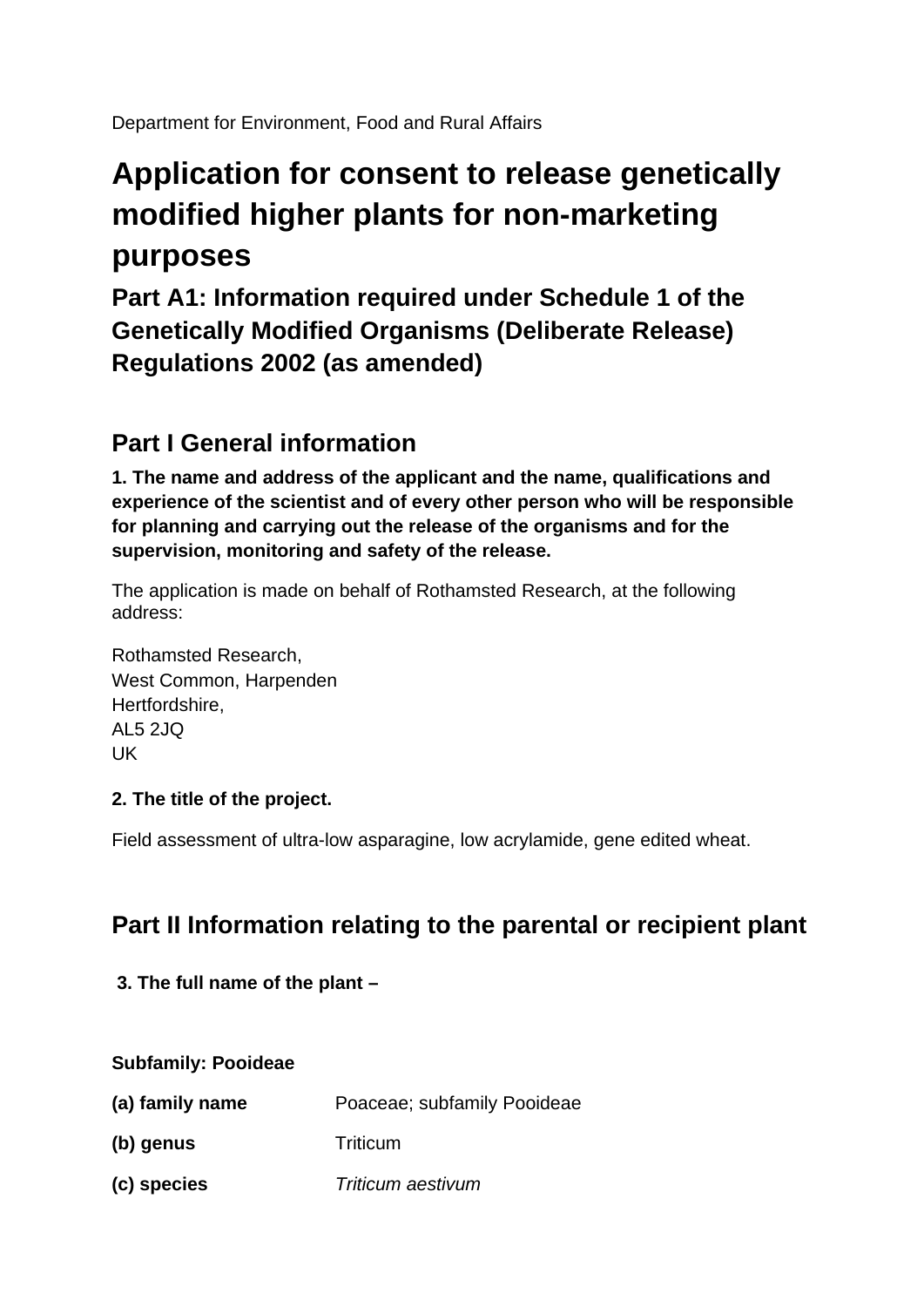#### **(d) subspecies**

- **(e) cultivar/breeding line** Cadenza
- **(f) common name** Common wheat; Bread wheat
- **4. Information concerning -**
	- **(a) the reproduction of the plant:**

### **(i) the mode or modes of reproduction,**

Reproduction is sexual, leading to formation of seeds. Wheat is approximately 99% autogamous under natural field conditions, with self-fertilization normally occurring before flowers open. Wheat pollen grains are relatively heavy and any that are released from the flower remain viable for between a few minutes and a few hours. Warm, dry, windy conditions may increase cross-pollination rates on a variety to variety basis.

### **(ii) any specific factors affecting reproduction**

Pollination, seed set and grain filling are dependent on temperature, weather conditions, agronomic practice and pressure applied by pests and disease.

#### **(iii) generation time**

For Cadenza sown as a winter-wheat type, one season is normally from September/October to August/September the following year. This variety can also be sown as a spring-wheat type, in which case the season is from March/April to August/September the same year.

#### **(b) the sexual compatibility of the plant with other cultivated or wild plant species, including the distribution in Europe of the compatible species.**

Although wheat is naturally self-pollinating it can be crossed with various wild grasses under experimental conditions. Of these, only the genera *Elymus* and *Elytrigia* (formerly known as *Agropyron*) are present in the UK and there are no reports of spontaneous hybrids arising between wheat and species of these genera. Wheat can also be forced using laboratory techniques to cross with a limited number of cultivated cereals, including rye and triticale, but if crosses with these species do occur spontaneously in the field they must be extremely rare events.

#### **5. Information concerning the survivability of the plant:**

**(a) its ability to form structures for survival or dormancy.**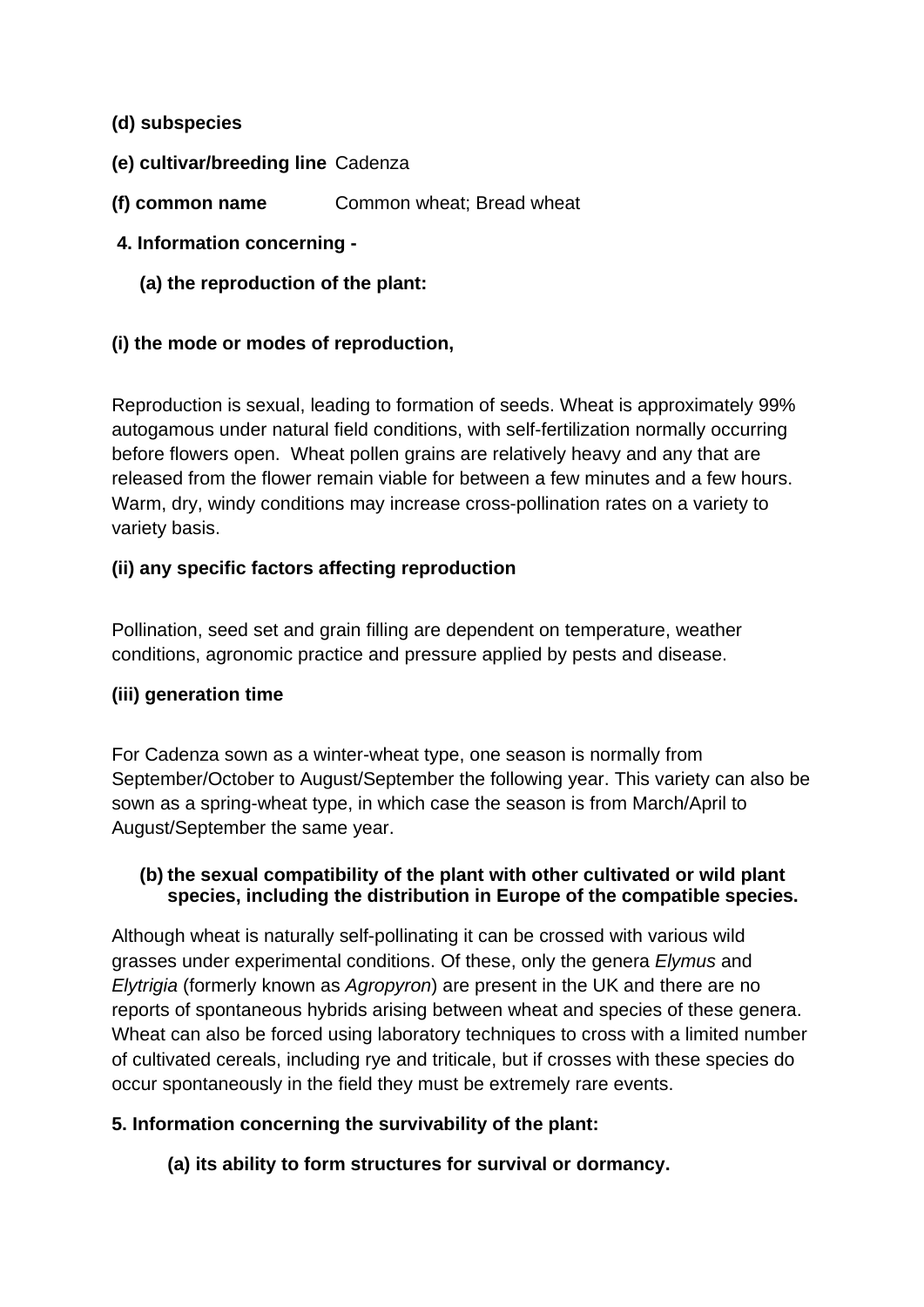Wheat is an annual species and survives from year to year only via seed production. In normal farming practice, mature seeds may fall from the plant prior to or at the time of harvest and not be collected. If not managed, these seeds may over-winter in the soil and germinate the following spring as 'volunteers'.

# **(b) any specific factors affecting survivability.**

Cadenza is a UK milling variety, which is photoperiod-sensitive (ppd-D1) but has a negligible vernalising requirement and relatively high levels of frost tolerance, which means that it can be sown either as a spring or winter type under typical UK conditions (Whaley et al. 2004).

# **6. Information concerning the dissemination of the plant:**

# **(a) the means and extent (such as an estimation of how viable pollen and/or seeds decline with distance where applicable) of dissemination.**

Pollen can be disseminated by the wind but such dissemination is limited by the relatively large size and weight of wheat pollen. The risk of cross-pollination is also reduced by the relatively short period of wheat pollen viability. Reports quantifying the rate of cross-pollination state that out-crossing rates are usually less than 1 % (e.g. Hucl, 1996). However, under certain growing conditions individual genotypes may have out-crossing rates of up to 4-5 % (Griffin, 1987; Martin, 1990). Seed is usually retained by the plant until harvest but a small proportion can be spilt to the ground at that time.

# **(b) any specific factors affecting dissemination.**

Dispersal of seed prior to harvest by wind is unlikely, but possible by wildlife.

# **7. The geographical distribution of the plant in Europe.**

Wheat is grown right across Europe and in temperate zones worldwide.

**8. Where the application relates to a plant species which is not normally grown in Europe, a description of the natural habitat of the plant, including information on natural predators, parasites, competitors and symbionts.**

Not applicable

**9. Any other potential interactions, relevant to the genetically modified organism, of the plant with organisms in the ecosystem where it is usually**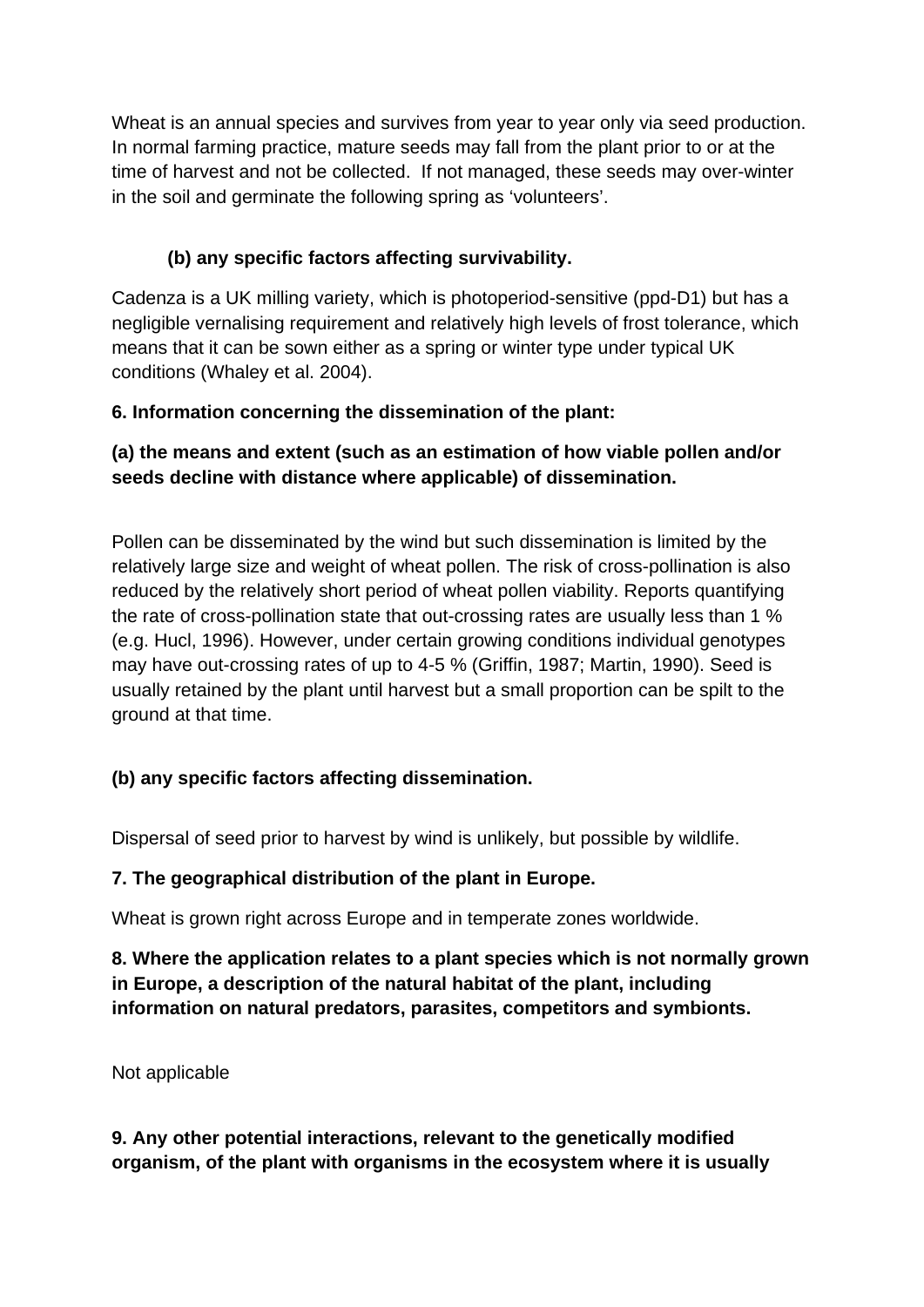**grown, or elsewhere, including information on toxic effects on humans, animals and other organisms.**

**Wheat plants interact with a range of beneficial and pest insects and fungal pathogens. The main insect pests in the UK are the bird cherry-oat aphid (***Rhopalosiphum padi***), the grain aphid (***Sitobion avenae***) and the rose grain aphid (***Metopolophium dirhodum***), as well as the orange wheat blossom midge (***Sitodiplosis mosellana***) and the wheat bulb fly (***Delia coarctata***). Wheat also interacts with beneficial insects that attack aphid pests, such as** *Aphidius rhopalosiphi***. Interactions with these insects are not expected to be affected in any way by the traits carried by the plants.** 

Wheat can become infected by several fungal pathogens in the UK, including *Septoria tritici* (*Mycosphaerella graminicola*), yellow rust (*Puccinia striiformis*) and brown rust (*Puccinia triticina*), as well as Fusarium head blight (*Fusarium graminearum*) and take-all disease (*Gaeumannomyces graminis* var. *tritici*). Good phytosanitary practice has been shown to be important in preventing the accumulation of high concentrations of free asparagine in the grain (Curtis et al., 2016), but the relationship between pathogen infection and asparagine metabolism requires further research if the mechanisms underpinning this observation are to be understood. Even so, we consider it extremely unlikely that reduced free asparagine concentration in the grain will make the wheat more resistant to fungal pathogens.

Wheat also interacts with multiple fungi, bacteria and protists in the rhizospere (Rossman et al., 2020), but these interactions are not expected to be affected in any way by the traits carried by the plants.

Wheat is not toxic and is a major world bulk commodity food, but it may cause gastro-intestinal intolerance, coeliac disease and/or 'bakers' asthma' in susceptible individuals. This is not expected to be affected in any way by the traits carried by the plants in this trial.

Plants and seeds arising from this trial will not enter the food or feed chains.

# **Part III Information relating to the genetic modification**

# **10. A description of the methods used for the genetic modification.**

The aim of the study is to undertake a field trial of wheat cv. Cadenza in which one of the genes encoding asparagine synthetase, *TaASN2,* has been edited using the clustered, regularly interspaced, short palindromic repeats (CRISPR) system with the Cas9 nuclease. The production of the edited plants initially required the introduction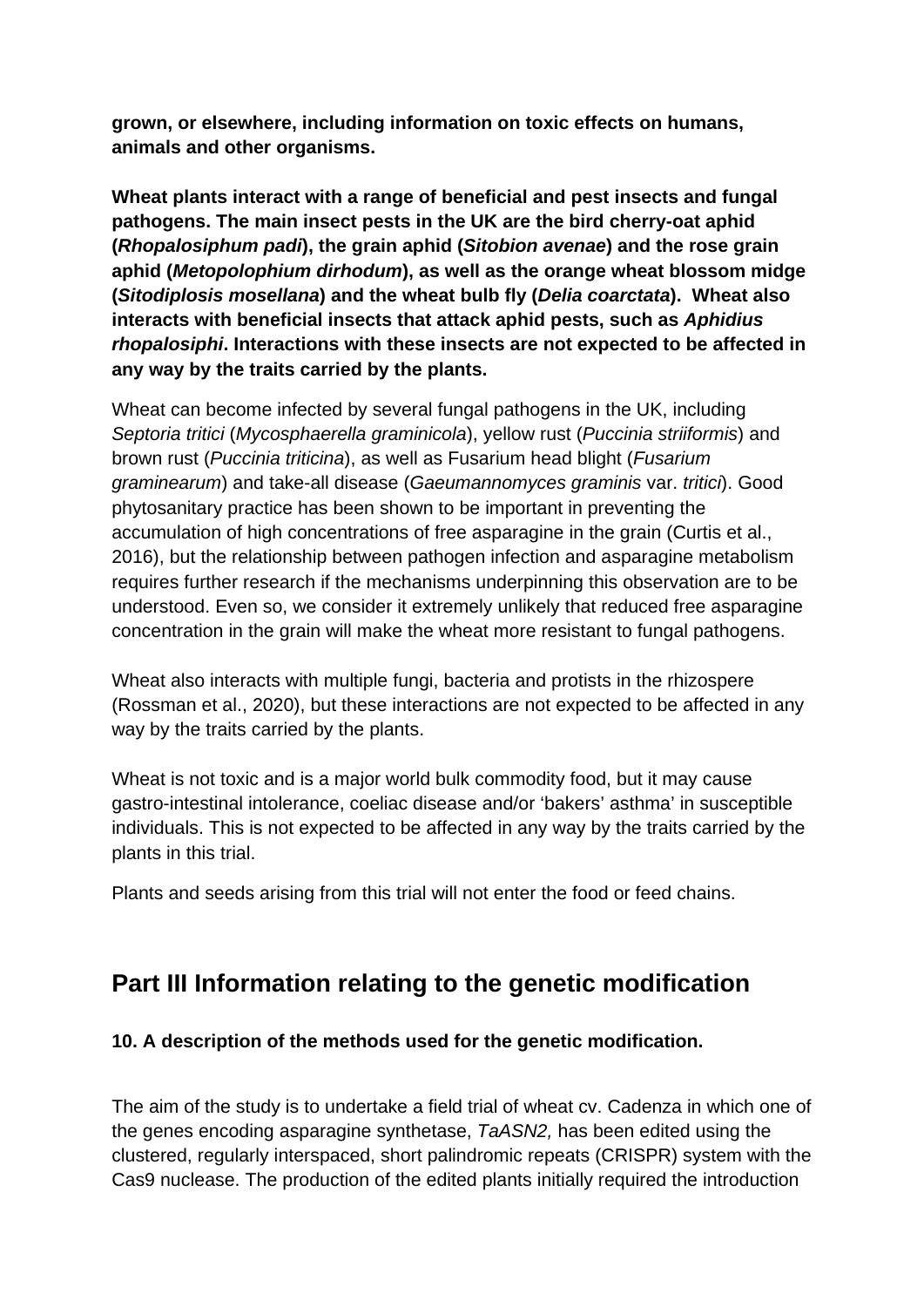by genetic modification of a gene to express guide RNAs (gRNAs) that would interact with the Cas9 nuclease and target it to the *TaASN2* gene, as well as a gene to express the Cas9 nuclease itself, and a *bar* marker gene. These genes were carried on three separate plasmid vectors that were co-transformed into wheat cv. Cadenza by microprojectile bombardment.

The gRNAs were designed to target the first exon of all three homeologues of the *TaASN2* gene (i.e. *TaASN-A2*, *TaASN-B2* and *TaASN-D2*) but not the other asparagine synthetase genes (Raffan et al., 2021). The targeting sequences were attached to an optimised gRNA scaffold structure (Dang et al., 2015) to enable the gRNAs to interact with the Cas9 nuclease. The gRNAs, were: 1F (GGGGTGCGGCGACGAGTCGC), 2F (GGACTGGAGCGGCCTGCACC), 3R (GTAGAGCGGCTGGTCGCCGG) and 4R (CCTCGCAGTCACTGCCGGTC), with F and R denoting forward or reverse orientations. Their binding sites are shown in Figure 1A, along with the amino acid sequence encoded by the target region of the gene, with residues important for the activity of the enzyme highlighted.

The four gRNA-encoding DNAs were incorporated into a single, polycistronic gene, separated by tRNA sequences (Figure 1B), based on the system developed by Xie et al. (2015). This system exploits the endogenous tRNA-processing system to generate multiple gRNAs from a single transgene, enabling multiplex editing. The construct was assembled using a Golden Gate system (Engler et al., 2008) in plasmid pRRes209.481, downstream of a rice small nucleolar RNA U3 (*U3sno*) gene promoter to make pRRes209.481.ASN2. The successful generation of the plasmid was confirmed by nucleotide sequence analysis.

Plasmid pRRes209.481.ASN2 was introduced into scutella of wheat cv. Cadenza embryos by particle bombardment, together with pRRes.486, which carries a *Cas9* gene that has been codon-optimised for wheat, driven by a maize *Ubi1* promoter plus first intron, and a plasmid, pRRes1.111, containing the selectable marker gene (*bar*) encoding phosphinothrycin acetyl transferase (PAT), also under the control of a maize *Ubi1* gene promoter and first intron. Transformed embryos were recovered, cultured on selective medium and grown on to produce plants. These T0 plants were self-pollinated to generate T1 seed.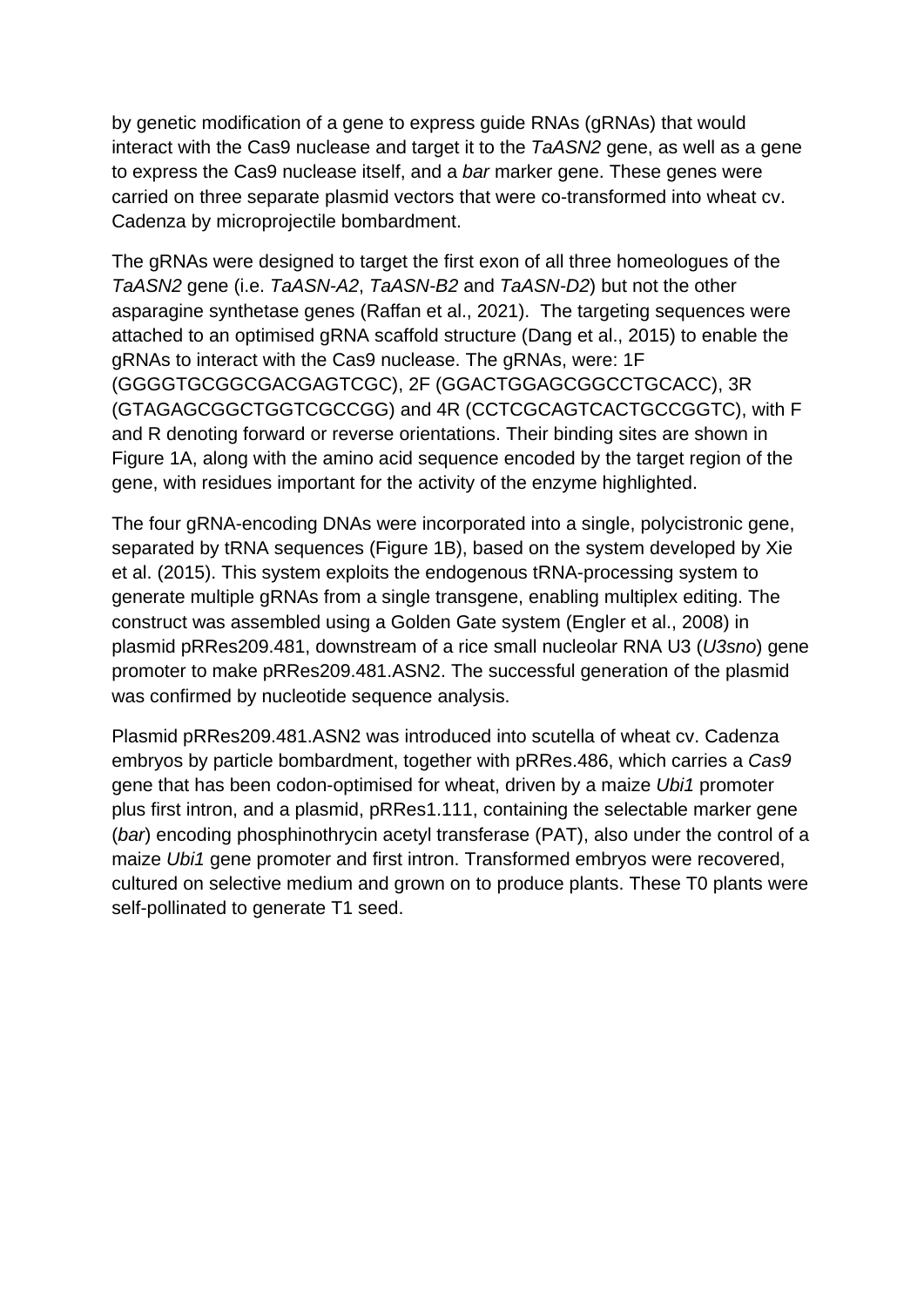

#### **Figure 1.**

**A.** Top: Nucleotide and derived amino acid sequence of the target region in the first exon of *TaASN2* showing the binding positions of the gRNAs. The forward gRNAs are shown in red and the reverse in blue, with PAM sequences (required for editing but not present in the gRNAs themselves) underlined. Residues known to be important in glutamine binding are highlighted in yellow. The nucleotide sequence shown is that of the A genome *TaASN2* gene, but the nucleotide sequences of the B and D genome *TaASN2* genes are identical at the gRNA binding sites. Bottom: schematic diagram showing the relative positions of the gRNA binding sites and the nucleotide sequences encoding key residues (purple). **B.** Diagrammatic representation of the polycistronic gene comprising the four gRNAs separated by tRNA sequences. From Raffan *et al.* (2021).

Seeds representing the T3 generation of plants produced in the transformation experiments have been sown to produce seed for the field trial, so the seed used for the trial will be the T4 generation.

#### **11. The nature and source of the vector used.**

The polycistronic gRNA gene under the control of a rice small nucleolar RNA U3 (*U3sno*) gene promoter was carried on plasmid pRRes209.481.ASN2. This was co-

 $\mathbf{A}$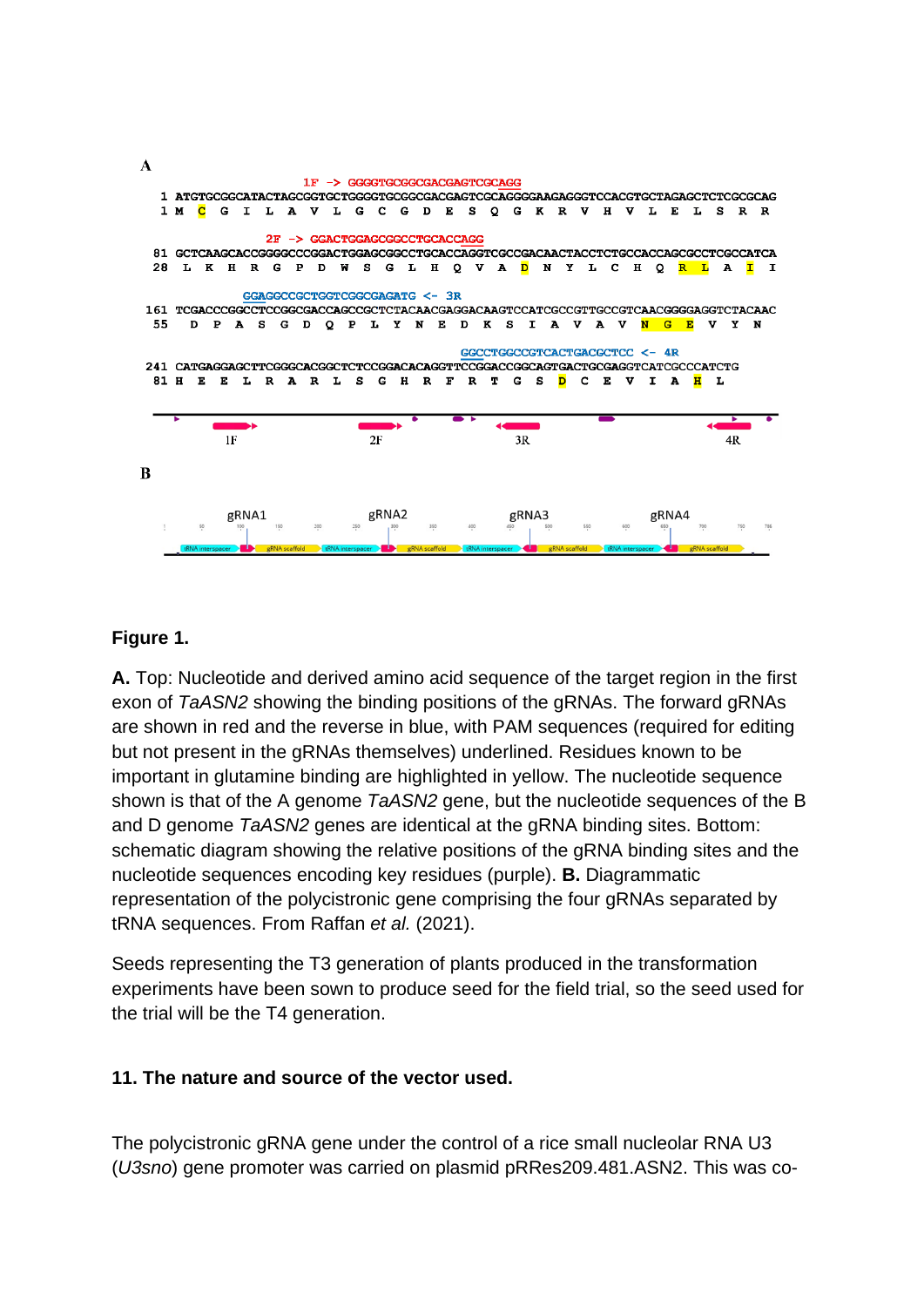transformed in wheat cv. Cadenza with plasmid pRRes.486, which carries a *Cas9* gene, codon-optimised for wheat, driven by a maize *Ubi1* promoter and first intron, and plasmid pRRes1.111, which carries the selectable marker gene (*bar*), which encodes phosphinothrycin acetyl transferase (PAT), also under the control of a maize *Ubi1* promoter and first intron. The plasmids were prepared in *Escherichia coli* DH5α competent cells (Genotype F- φ80lacZΔM15 Δ(lacZYA-argF)U169 recA1 endA1 hsdR17(rk-, mk+) phoAsupE44 thi-1 gyrA96 relA1 λ-), and purified using a Qiagen plasmid purification Midi kit.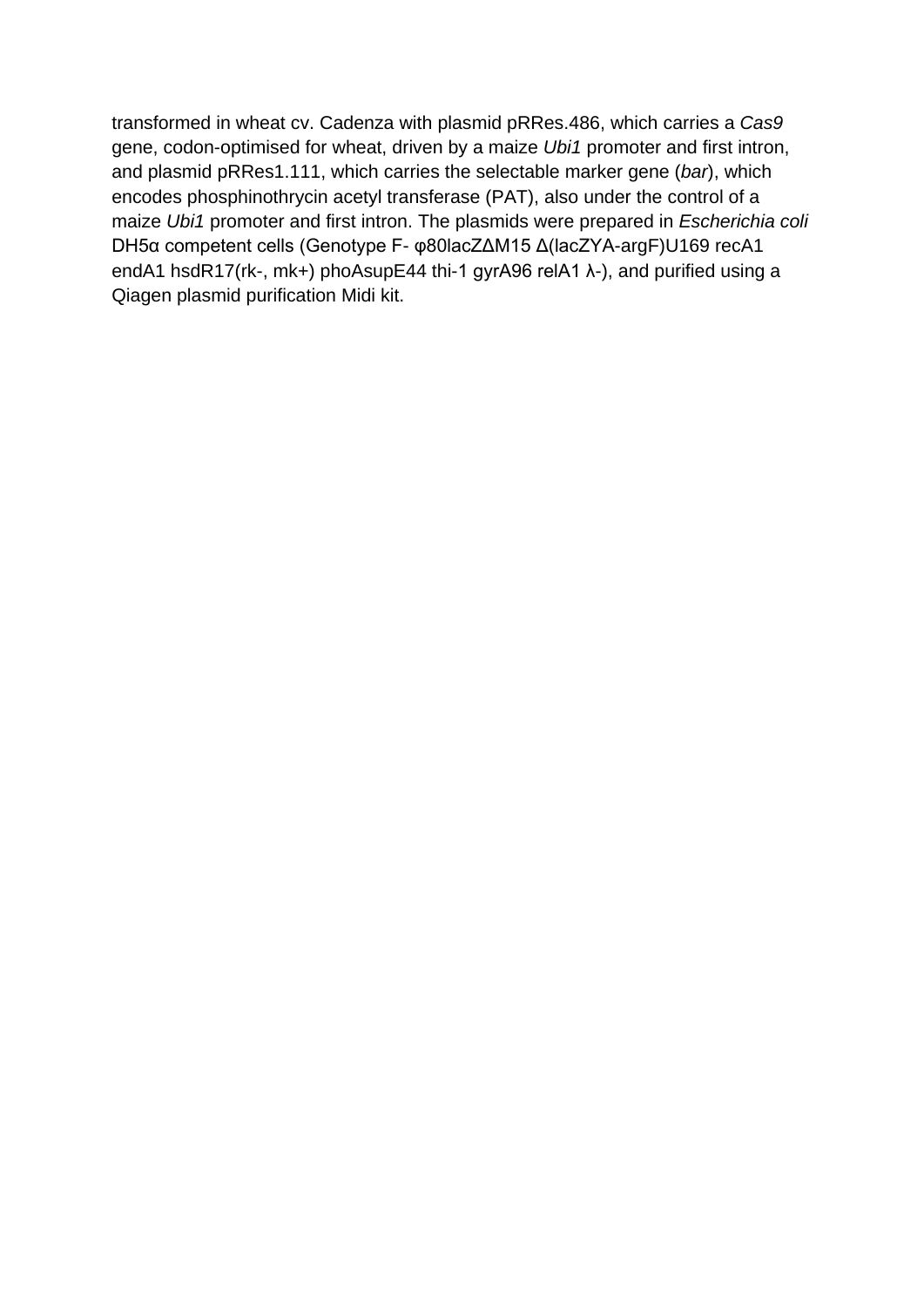**12. The size, intended function and name of the donor organism or organisms of each constituent fragment of the region intended for insertion.**

**Figure 2. Plasmid pRRes1.111**. This plasmid contains the *bar* gene, encoding phosphinothricin N-acetyltransferase for tolerance phosphinothrycin-based herbicides, under the control of a maize *Ubi1* promoter and first intron.



**Table 1.** Genetic elements in plasmid pRRes1.111

| <b>Element</b>     | <b>Size</b>        | <b>Donor</b><br>Organism             | <b>Description and Intended Function</b>                                                                                                         |
|--------------------|--------------------|--------------------------------------|--------------------------------------------------------------------------------------------------------------------------------------------------|
| pMB1 ori           | 592 <sub>bp</sub>  | E.coli                               | Origin of replication for plasmid<br>replication in E. coli.                                                                                     |
| F <sub>1</sub> ori | 459 <sub>bp</sub>  | F <sub>1</sub><br>bacteriophage      | Origin of replication that allows for the<br>replication and packaging of ssDNA.                                                                 |
| AmpR               | 858 <sub>bp</sub>  | E.coli                               | Bacterial selection gene conferring<br>resistance to ampicillin.                                                                                 |
| Ubi+intron         | 1988 <sub>bp</sub> | Zea mays                             | Maize ubiquitin 1 (Ubi1) promoter +<br>first intron driving constitutive<br>expression in wheat.                                                 |
| Bar                | 554 <sub>bp</sub>  | <b>Streptomyces</b><br>hygroscopicus | Plant selectable marker gene encoding<br>phosphinothricin acetyltransferase<br>conferring resistance to herbicides<br>based on phosphinothrycin. |
| nosT               | 246 <sub>bp</sub>  | Agrobacterium<br>tumefaciens         | Nopaline synthase gene terminator.                                                                                                               |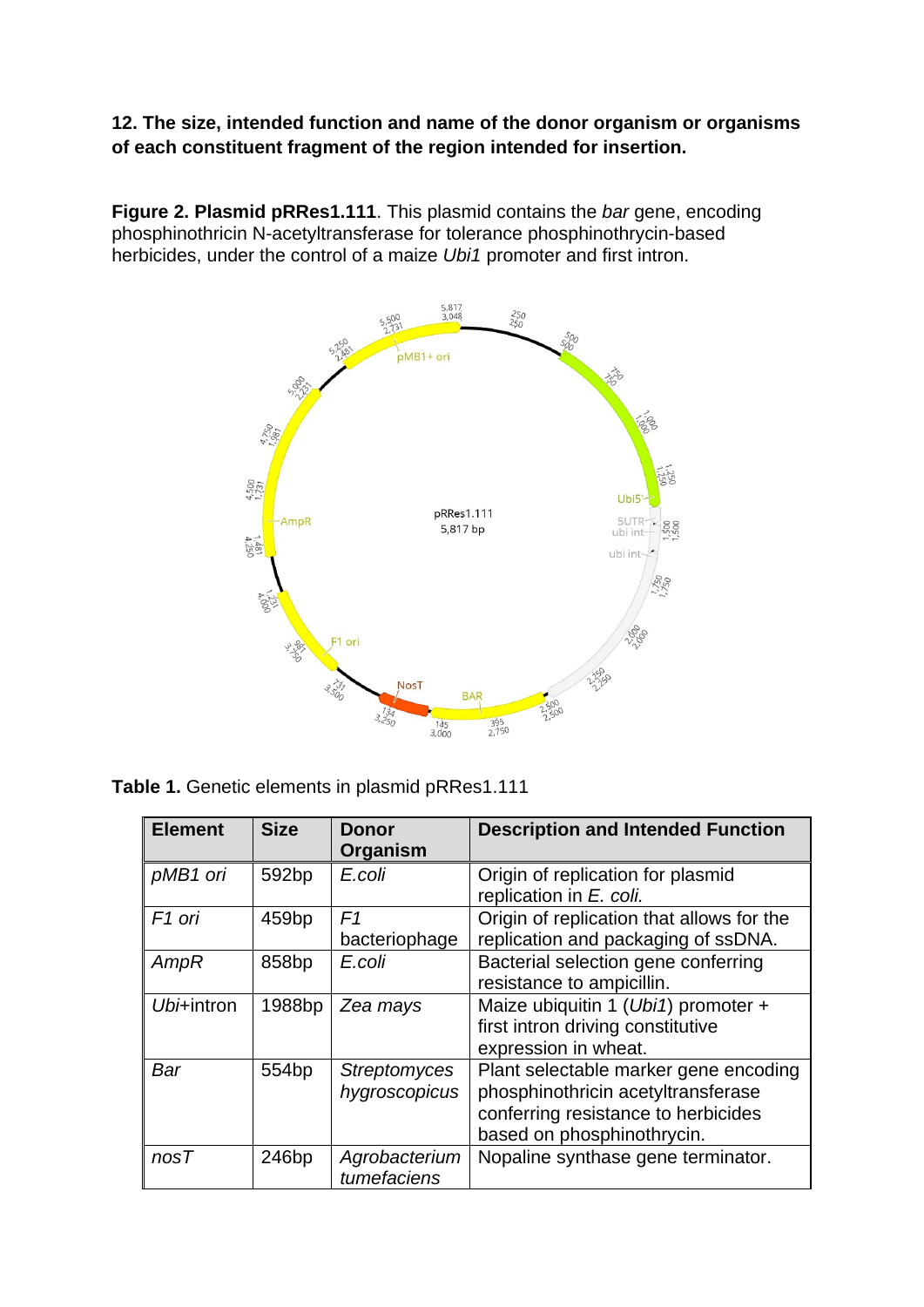**Figure 3. Plasmid pRRes217.486.** This plasmid contains the *Cas9* gene, codon optimised for wheat, under the control of a maize *Ubi1* promoter and first intron.



**Table 2.** Genetic elements in plasmid pRRes217.486.

| <b>Element</b>     | <b>Size</b>       | Donor<br>Organism                | <b>Description and Intended</b><br><b>Function</b>                                                                                                                               |
|--------------------|-------------------|----------------------------------|----------------------------------------------------------------------------------------------------------------------------------------------------------------------------------|
| pMB1+ ori          | 592bp             | E.coli                           | Origin of replication for plasmid<br>replication in E.coli.                                                                                                                      |
| <b>SpecR</b>       | 792bp             | E.coli                           | Bacterial selection gene conferring<br>resistance to spectinomycin.                                                                                                              |
| F <sub>1</sub> ori | 333bp             | F <sub>1</sub><br>bacteriophage  | Origin of replication that allows for<br>the replication and packaging of<br>ssDNA.                                                                                              |
| Ubi+intron         | 1992bp            | Zea mays                         | Maize ubiquitin 1 (Ubi1) promoter +<br>first intron driving constitutive<br>expression in wheat                                                                                  |
| Cas9               | 4108bp            | <b>Streptococcus</b><br>pyogenes | Encodes the Cas9 RNA-guided<br>DNA endonuclease enzyme,<br>adapted for use in the<br>CRISPR/Cas9 genome editing<br>system and in this case codon-<br>optimised for use in wheat. |
| nosT               | 244 <sub>bp</sub> | Agrobacterium<br>tumefaciens     | Nopaline synthase gene terminator.                                                                                                                                               |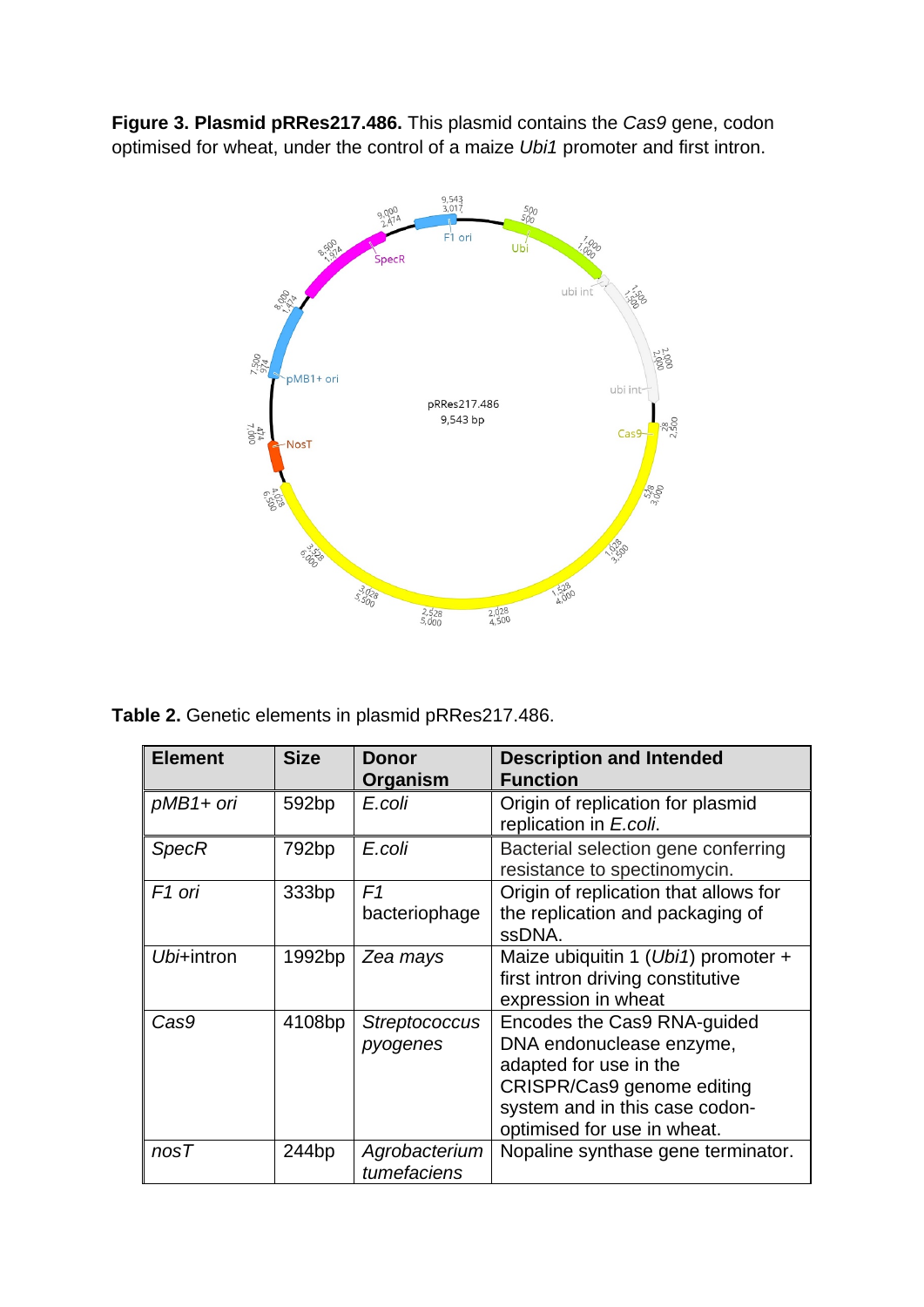**Figure 4. Plasmid pRRes482.ASN2**. This plasmid contains the polycistronic gRNA gene, containing the 4 gRNAs, interspersed with tRNAs, under the control of a rice *U3sno* gene promotor.



**Table 3.** Genetic elements in plasmid pRRes482.ASN2.

| <b>Element</b>              | <b>Size</b>       | <b>Donor</b><br>Organism | <b>Description and Intended</b><br><b>Function</b>                                                                                                |
|-----------------------------|-------------------|--------------------------|---------------------------------------------------------------------------------------------------------------------------------------------------|
| $pMB1+ori$                  | 592 <sub>bp</sub> | E.coli                   | Origin of replication for plasmid<br>replication in E.coli.                                                                                       |
| <b>SpecR</b>                | 792 <sub>bp</sub> | E.coli                   | Bacterial selection gene conferring<br>resistance to spectinomycin.                                                                               |
| F <sub>1</sub> ori          | 333bp             | F1<br>bacteriophage      | Origin of replication that allows for<br>the replication and packaging of<br>ssDNA.                                                               |
| Rice U3sno<br>gene promotor | 380 <sub>bp</sub> | Oryza sativa             | Rice snoRNA U3 gene promotor<br>driving constitutive expression in<br>wheat.                                                                      |
| TaASN2<br>sgRNAs            | 742bp             | Synthetic                | Polycistronic gRNA-containing<br>gene consisting of gRNA target<br>sequences, attached to a gRNA-<br>scaffold and tandemly arrayed with<br>tRNAs. |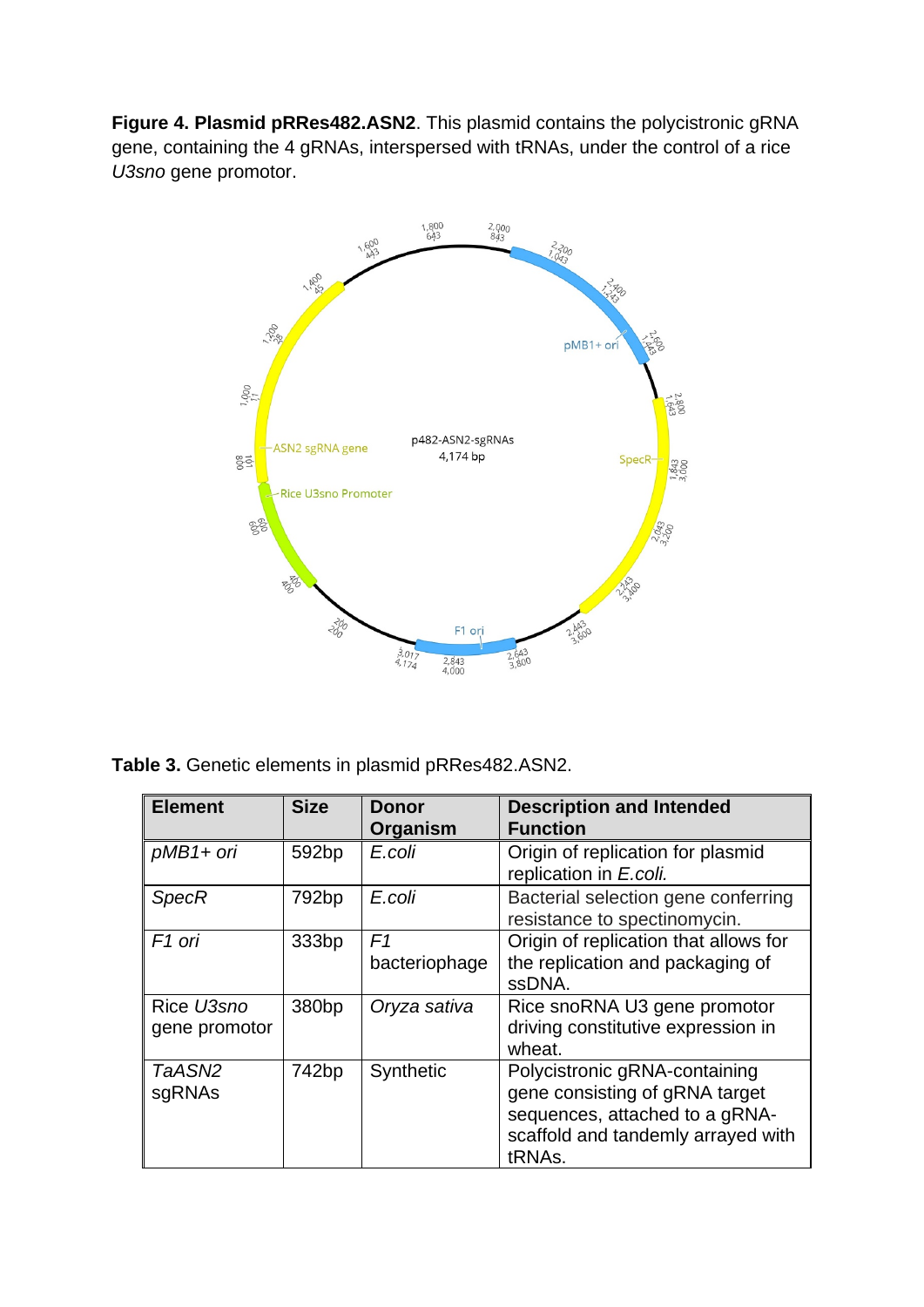# **Part IV Information relating to the genetically modified plant**

# **13. A description of the trait or traits and characteristics of the genetically modified plant which have been introduced or modified.**

The lines selected for the field trial are lines 23, 59 and 178 as described by Raffan et al. (2021). T3 seeds produced by selfing these plants have been sown to produce enough seed for the field trial, so the seed sown in the field trial will be the T4 generation.

Two plants of Line 23 were chosen to produce seed for the field trial: plants 23.60 and 23.75. The edits identified in the plants are shown in Figure 5. Plant 23.60 was homozygous for alleles A1, B1 and D1, while 23.75 was biallelic for alleles A1 and A2, biallelic for B1 and B2, and homozygous for D1.

Two plants were also chosen from line 59: 59.26 and 59.84. Plant 59.26 was homozygous for alleles A7, while 59.84 was biallelic for alleles A7 and A8 (Figure 5). Both plants were homozygous for alleles B5 and D4

A single plant was chosen for Line 178: plant 178.35. This plant was homozygous for allele A11 (Figure 5) and had wild-type alleles for the B and D genomes.

The proteins encoded by the edited alleles are all either extensively truncated or in the case of A7 lacks the key glutamine binding domain.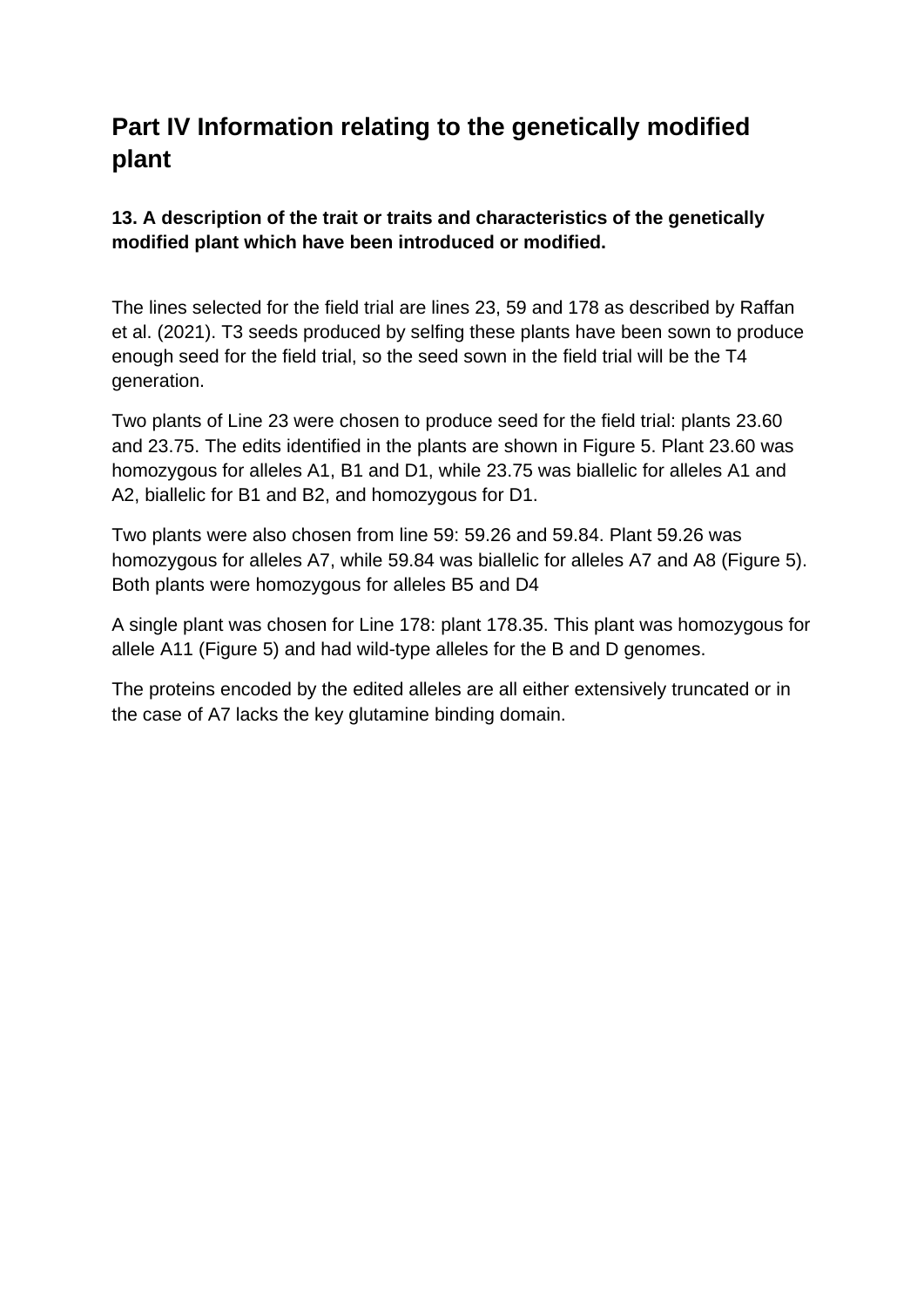|                | 20  | 1F           |    |                                                                                                                       | 95  |    |  |  |                                                                                                                                                                                                                                                                         |  |
|----------------|-----|--------------|----|-----------------------------------------------------------------------------------------------------------------------|-----|----|--|--|-------------------------------------------------------------------------------------------------------------------------------------------------------------------------------------------------------------------------------------------------------------------------|--|
| WТ             |     |              |    |                                                                                                                       |     |    |  |  | TGCTGGGGTGCGGCGACGACHACHACHACAGGGGAAGAGGGTCCA//GCCCGGACTGGAGCGGCCTGCA-CCAGGTCGCCGACAACTACCTCTGCCACCAGCGC//                                                                                                                                                              |  |
|                |     | Plant 23.60  |    |                                                                                                                       |     |    |  |  |                                                                                                                                                                                                                                                                         |  |
| A1.            |     |              |    |                                                                                                                       |     |    |  |  | ${\tt TGCTGGGGTGCGGCCACGAG-GGGGAGAGAGGGTCCA\ldots\text{\textit{1}}\ldots, {\tt GCCCGGACTGGAGCGGCCTGCA-CCAGGTCGCGACAACTACCTTCCCACCACCCACCA\\ \hbox{\tt CCAGCGC\ldots\textit{1}}\ldots \text{\tt CCAGCTGCGC\ldots\textit{1}}\ldots \text{\tt CCAGCTGCGC\ldots\textit{1}}$ |  |
| B1             |     |              |    |                                                                                                                       |     |    |  |  |                                                                                                                                                                                                                                                                         |  |
| D1             |     |              |    |                                                                                                                       |     |    |  |  | TGCTGGGGTGCGGCGACGAG-TCGCAGGGGAAGAGGGTCCA//GCCCGGACTGGAGCGGCCTGCA-CCAGGTCGCCGACAACTACCTCTGCCACCAGCGC//                                                                                                                                                                  |  |
|                |     | Plant 23.75  |    |                                                                                                                       |     |    |  |  |                                                                                                                                                                                                                                                                         |  |
| A1.            |     |              |    |                                                                                                                       |     |    |  |  | TGCTGGGGTGCGGCGACGAG-TCGCAGGGGAAGAGGGTCCA//GCCCGGACTGGAGCGGCCTGCA-CCAGGTCGCCGACAACTACCTCTGCCACCAGCGC//                                                                                                                                                                  |  |
| A2             |     |              |    |                                                                                                                       |     |    |  |  | ${\tt TGCTGGGGTGCGGCGACGAGGGGAGAGAGGGGTCCCA}\allowbreak / \allowbreak \ldots$                                                                                                                                                                                           |  |
| <b>B1</b>      |     |              |    |                                                                                                                       |     |    |  |  |                                                                                                                                                                                                                                                                         |  |
| B <sub>2</sub> |     |              |    |                                                                                                                       |     |    |  |  | TGCTGGGGTGCGGCGACGAG-TCGCAGGGGAAGAGGGTCCA//GCCCGGACTGGAGCGGCCTGCA-CCAGGTCGCCGACAACTACCTCTGCCACCAGCGC//                                                                                                                                                                  |  |
| D1             |     |              |    |                                                                                                                       |     |    |  |  | TGCTGGGGTGCGGCGACGAC=TCGCAGGGGAAGAGGGTCCA//GCCCGGACTGGAGCGGCCTGCA-CCAGGTCGCCGACAACTACCTCTGCCACCAGCGC//                                                                                                                                                                  |  |
|                |     | Plant 59.26  |    |                                                                                                                       |     |    |  |  |                                                                                                                                                                                                                                                                         |  |
| A7             |     |              |    |                                                                                                                       |     |    |  |  |                                                                                                                                                                                                                                                                         |  |
| B5             |     |              |    |                                                                                                                       |     |    |  |  | TGCTGGGGTGCGGCGACGAG-TCGCAGGGGAAGAGGGTCCA//GCCCGGACTGGAGCGCCTGCA-CCAGGTCGCCGACAACTACCTCTGCCACCAGCGC//                                                                                                                                                                   |  |
| D4             |     |              |    |                                                                                                                       |     |    |  |  | TGCTGGGGTGCGGCGAC----CGCAGGGGAAGAGGGTCCA//GCCCGGACTGGAGCGG-----------CGCCGACAACTACCTCTGCCACCAGCGC//                                                                                                                                                                     |  |
|                |     | Plant 59.84  |    |                                                                                                                       |     |    |  |  |                                                                                                                                                                                                                                                                         |  |
| A7             |     |              |    |                                                                                                                       |     |    |  |  |                                                                                                                                                                                                                                                                         |  |
| A8             |     |              |    |                                                                                                                       |     |    |  |  | TGCTGGGGTGCGGCGACGAGGGCAAGGGGAAGAGGGTCCA//GCCCGGACTGGAGCGGCL----CCAGGTCGCCGACAACTACCTCTGCCACCAGCGC//                                                                                                                                                                    |  |
| <b>B5</b>      |     |              |    |                                                                                                                       |     |    |  |  | TGCTGGGGTGCGGCGACGAG-TCGCAGGGGAAGAGGGTCCA//GCCCGGACTGGAGCGCCTGCA-CCAGGTCGCCGACAACTACCTCTGCCACCAGCGC//                                                                                                                                                                   |  |
| D4             |     |              |    |                                                                                                                       |     |    |  |  | TGCTGGGGTGCGGCGAC----CGCAGGGGAAGAGGGTCCA//GCCCGGACTGGAGCGG----------CH--TCGCCGACAACTACCTCTGCCACCAGCGC//                                                                                                                                                                 |  |
|                |     | Plant 178.35 |    |                                                                                                                       |     |    |  |  |                                                                                                                                                                                                                                                                         |  |
|                |     |              |    |                                                                                                                       |     |    |  |  | A11 TGCTGGGGTGCGGCGACGAG-TCGCAGGGGAAGAGGGTCCA//GCCCGGACTGGAGCGGCCTGCA-CCAGGTCGCCGACAACTACCTCTGCCACCAGCGC//                                                                                                                                                              |  |
|                |     |              |    |                                                                                                                       |     |    |  |  |                                                                                                                                                                                                                                                                         |  |
|                | 157 |              | 3R |                                                                                                                       | 266 | 4R |  |  |                                                                                                                                                                                                                                                                         |  |
| WT             |     |              |    | ATCATCGACCCGGCCTCCG-GCGACCAGCCGCTCTACAACG//CCGGACACAGGTTCCGGAC-CGGCAGTGACTGCGAGGTCAT                                  |     |    |  |  |                                                                                                                                                                                                                                                                         |  |
|                |     | Plant 23.60  |    |                                                                                                                       |     |    |  |  |                                                                                                                                                                                                                                                                         |  |
| A1.            |     |              |    | ATCATCGACCCGGCCTCCGGGCGACCAGCCGCTCTACAACG//CCGGACACAGGTTCCGGACAGLEACTGCGAGGTCAT                                       |     |    |  |  |                                                                                                                                                                                                                                                                         |  |
| <b>B1</b>      |     |              |    |                                                                                                                       |     |    |  |  |                                                                                                                                                                                                                                                                         |  |
| D1             |     |              |    | ATCATCGACCCGCCTCCGACCACCACCCCCCTCTACAACG//CCGGCACACGCTCCGGAC-CGGCAGTGACTGCGAGGTCAT                                    |     |    |  |  |                                                                                                                                                                                                                                                                         |  |
|                |     | Plant 23.75  |    |                                                                                                                       |     |    |  |  |                                                                                                                                                                                                                                                                         |  |
| A1.            |     |              |    | ATCATCGACCGGCCTCCGGGCACCACCCCCTCTACAACG//CCGGACACAGGTTCCGGACTCGGCAG-ACTGCGAGGTCAT                                     |     |    |  |  |                                                                                                                                                                                                                                                                         |  |
| A2             |     |              |    | ATCATCGACCCGGCCTCCG-BCGACCAGCCGCTCTACAACG//CCGGACACAGGTTCCGGACBCGCAGTGACTGCGAGGTCAT                                   |     |    |  |  |                                                                                                                                                                                                                                                                         |  |
| <b>B1</b>      |     |              |    |                                                                                                                       |     |    |  |  |                                                                                                                                                                                                                                                                         |  |
| B2             |     |              |    | ${\tt ACTCCGACCGGCCTCCG-GCGACCACGCCTCTACAACG \dots / / \dots CCGGCCACAGCTTCCGGAC--GGCAGTGACTGCGAGGTCAT \dots \dots }$ |     |    |  |  |                                                                                                                                                                                                                                                                         |  |
| D1             |     |              |    | ATCATCGACCCGCCTCCGACCGACCACCCGCTCTACAACG//CCGGCACAGGTTCCGGAC-CGGCAGTGACTGCGAGGTCAT                                    |     |    |  |  |                                                                                                                                                                                                                                                                         |  |
|                |     | Plant 59.26  |    |                                                                                                                       |     |    |  |  |                                                                                                                                                                                                                                                                         |  |
|                |     |              |    | A7 ATCATCGACCCGGCCTCCG-CACCAGCCGCTCTACAACG//CCGGACACAGGTTCCGGAC-COACAGTGACTGCGAGGTCAT                                 |     |    |  |  |                                                                                                                                                                                                                                                                         |  |
| B5             |     |              |    | ${\bf ATCAT CGACCGGCCCTCCG-ICGACCAGCCGCTCTACAACG. // CGGCCACAGCTTCCGGAC-GGCAGTGACTGCCGAGCTCAT}$                       |     |    |  |  |                                                                                                                                                                                                                                                                         |  |
| D4             |     |              |    | ATCATCGACCCGGCCTCCGHGCGACCAGCCGCTCTACAACG//CCGGCCACAGGTTCCGGAC--GGCAGTGACTGCGAGGTCAT                                  |     |    |  |  |                                                                                                                                                                                                                                                                         |  |
|                |     | Plant 59.84  |    |                                                                                                                       |     |    |  |  |                                                                                                                                                                                                                                                                         |  |
| A7             |     |              |    | ATCATCGACCGGCCTCCG--GACCAGCCGCTCTACAACG//CCGGACACAGGTTCCGGAC-GOACTGACTGCGAGGTCAT                                      |     |    |  |  |                                                                                                                                                                                                                                                                         |  |
| A8             |     |              |    | ATCATCGACCCGGCCTCCG <mark>A</mark> GCGACCAGCCGCTCTACAACG//CCGGACACAGGTTCCGGAC-COACAGTGACTGCGAGGTCAT                   |     |    |  |  |                                                                                                                                                                                                                                                                         |  |
| B5             |     |              |    | ATCATCGACCCGGCCTCCG-DCGACCAGCCGCTCTACAACG//CCGGCCACAGCTTCCGGAC-DGCAGTGACTGCGAGGTCAT                                   |     |    |  |  |                                                                                                                                                                                                                                                                         |  |
| D4             |     |              |    | ATCATCGACCCGGCCTCCGFGCGACCACCGCTCTACAACG//CCGGCCACAGGTTCCGGAC-GGCAGTGACTGCGAGGTCAT                                    |     |    |  |  |                                                                                                                                                                                                                                                                         |  |
|                |     | Plant 178.35 |    | A11 ATCATCGACCCGGCCTCCGGGCGACCAGCCGCTCTACAACG//CCGGACACAGGTTCCGGAC-GGCAGTGACTGCGAGGTCAT                               |     |    |  |  |                                                                                                                                                                                                                                                                         |  |

#### **Figure 5.**

Nucleotide sequences showing the edited *TaASN2* alleles present in the T2 generation of plants from which seed have been sown to grow plants to generate seed for the field trial. The A genome wildtype sequence is shown at the top, with the gRNA binding sites in red. Edits are highlighted in black. SNPs present in the wildtype sequences of the genes from genomes B and D are not highlighted. The different alleles present are numbered. Adapted from Raffan et al. (2021).

Wheat has five asparagine synthetase genes per genome, with *TaASN1*, *TaASN3.1*, *TaASN3.2* and *TaASN4* in addition to the targeted gene, *TaASN2*. *TaASN2* is the only one of the five to be expressed seed-specifically, with highest expression in the embryo (Gao et al., 2016; Curtis et al., 2019).

The major trait in the edited plants is low asparagine concentration in the grain (Raffan et al., 2021). The edited plants also show some changes in other free amino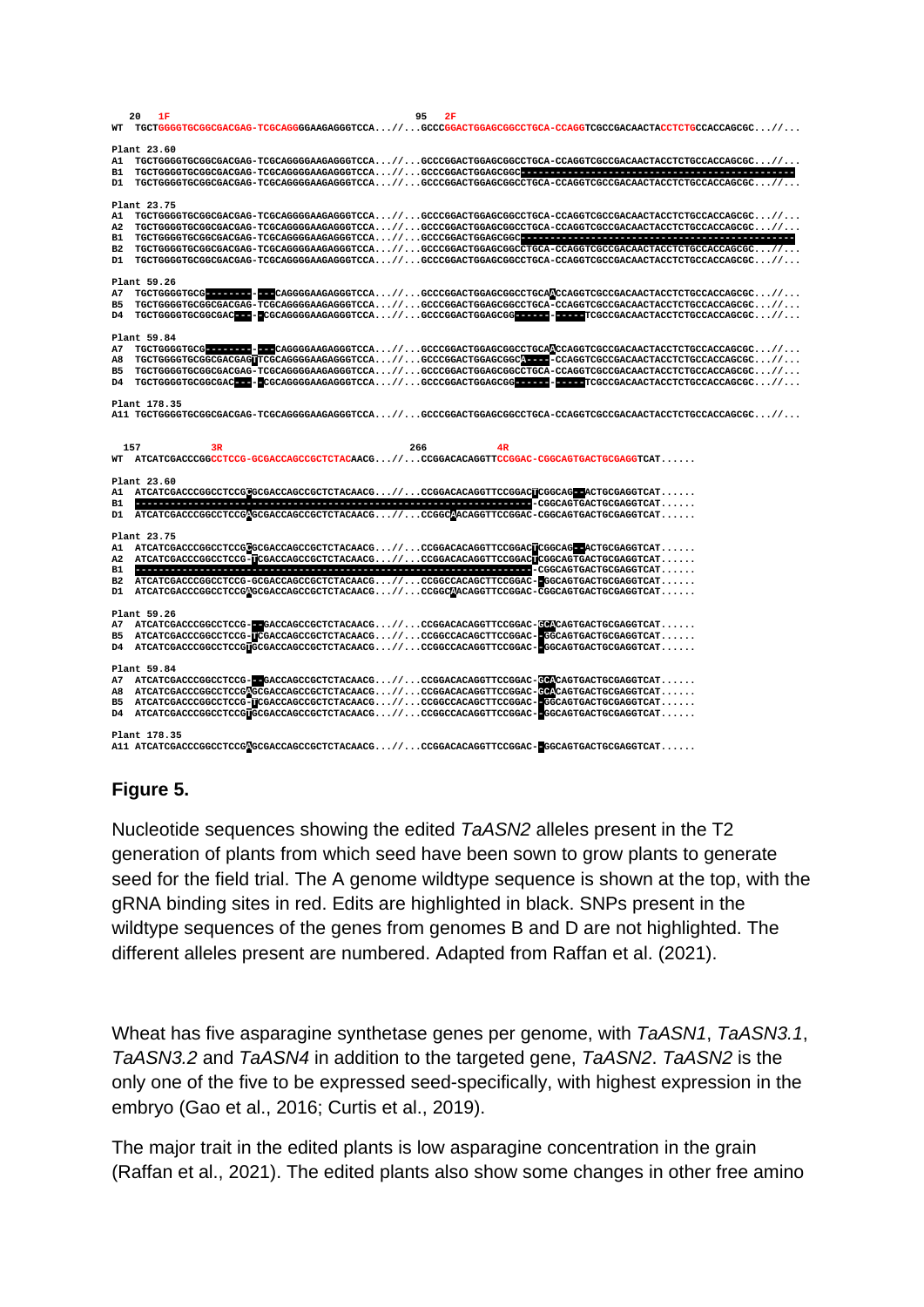acids, notably increases in the concentrations of free glutamine, glutamate and aspartate. Poor germination has also been observed for seed of lines 23 and 59, and grain weight was increased in lines 23 and 178 but not line 59.

In addition to these phenotypes, some of the plants still carry the *bar* gene encoding phosphinothrycin acetyl transferase and will tolerate phosphinothrycin-based herbicides.

### **14. The following information on the sequences actually inserted or deleted:**

**the size and structure of the insert and methods used for its characterisation, including information on any parts of the vector introduced into the genetically modified plant or any carrier or foreign DNA remaining in the genetically modified plant,**

**(b) the size and function of the deleted region or regions,**

**(c) the copy number of the insert, and**

**(d) the location or locations of the insert or inserts in the plant cells (whether it is integrated in the chromosome, chloroplasts, mitochondria, or maintained in a non-integrated form) and the methods for its determination.**

The transgenes are no longer required now that the *TaASN2* genes of the plants have been successfully edited. The process to remove them by segregation has begun, and the presence/absence of the *Cas9*, *bar* and *gRNA* genes in the plants being used to produce seed for the field trial is shown in Table 4. This has been assayed by polymerase chain reaction (PCR) using genomic DNA as template. The major aim of the field trial is to assess the performance of the plants under field conditions, but another aim is to enable enough plants to be screened to be able to detect some in which the transgenes have been lost altogether. We are applying for permission to run the field trial for 5 years and the transgenes are expected to have been eradicated by year 3.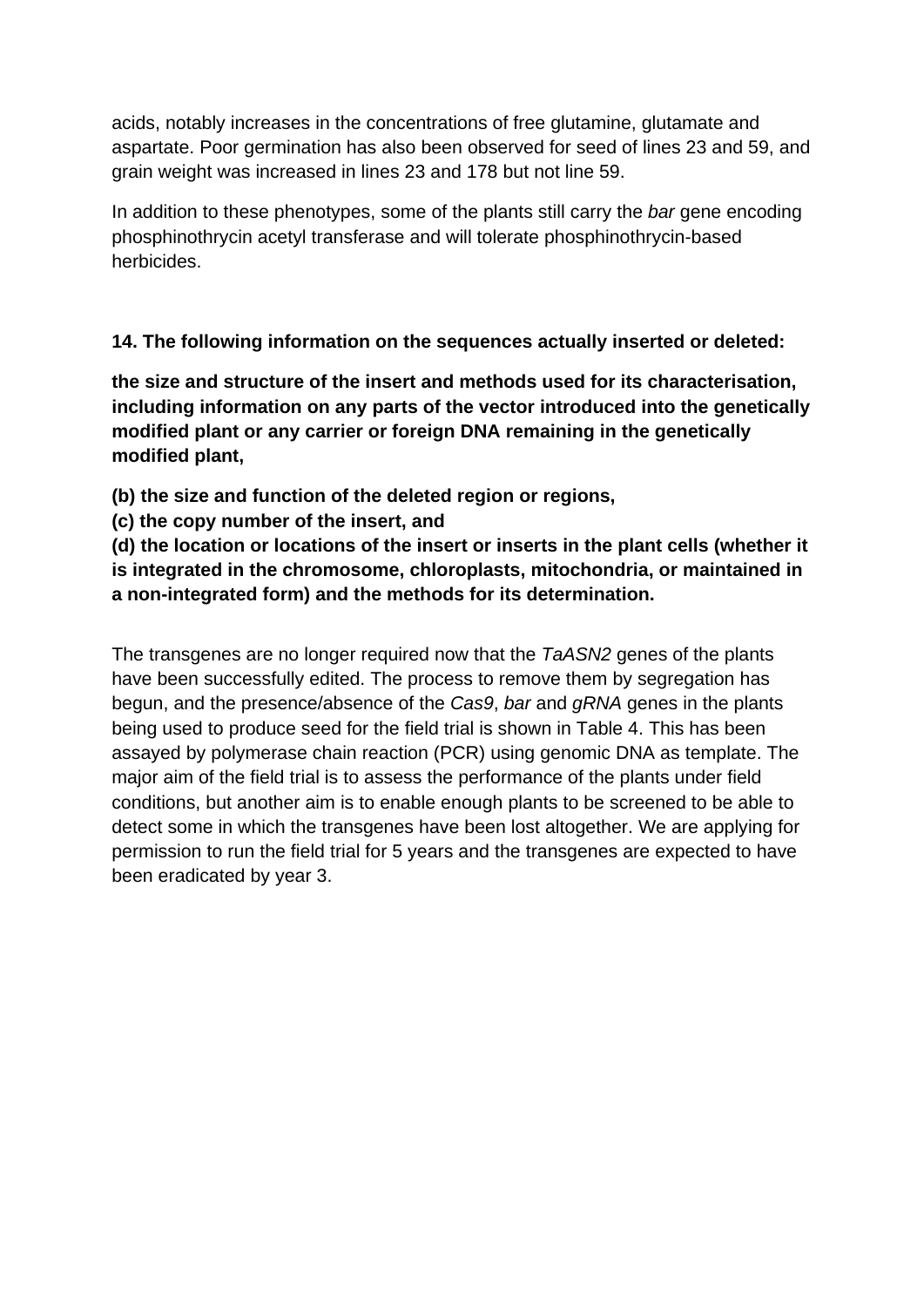**Table 4.** Results of genotyping (by PCR of genomic DNA) of plants being used to generate seed for the field trial, showing the number of plants out of a total of 20 in each case in which the *Cas9*, *bar* or gRNA transgenes have segregated away and are now absent.

| <b>Parent plant</b> | Cas9 | bar            | <b>gRNA</b> |
|---------------------|------|----------------|-------------|
| 178.35              | 20   | $\overline{2}$ | 2           |
| 23.60               | 8    | $\overline{2}$ |             |
| 23.75               | 20   | 8              |             |
| 59.26               |      |                |             |
| 59.84               | 20   | 20             |             |

We have not analysed the copy number, position or structure of the remaining insertions nor sequenced the flanking genomic DNA.

# **15. The following information on the expression of the insert**

**a). The genetic stability of the insert and phenotypic stability of the genetically modified plant.** 

### **b). Conclusions on the molecular characterisation of the genetically modified plant.**

The *Cas9* and *bar* genes are under the transcriptional control of the maize *Ubi1* promoter + intron, while the gRNA gene is under the control of a rice U3sno gene promoter. These promoters give broadly constitutive expression in wheat.

With respect to editing, plants 178.35, 23.75 and 59.84 all lacked the *Cas9* gene and further editing cannot occur in subsequent generations derived from those plants. However, plants 23.60 and 59.26 did still contain a *Cas9* gene and this was segregating in the progeny of these plants being grown to produce seed for the field trial (Table 4). It is conceivable that editing could continue in plants in which the *Cas9* gene is still present.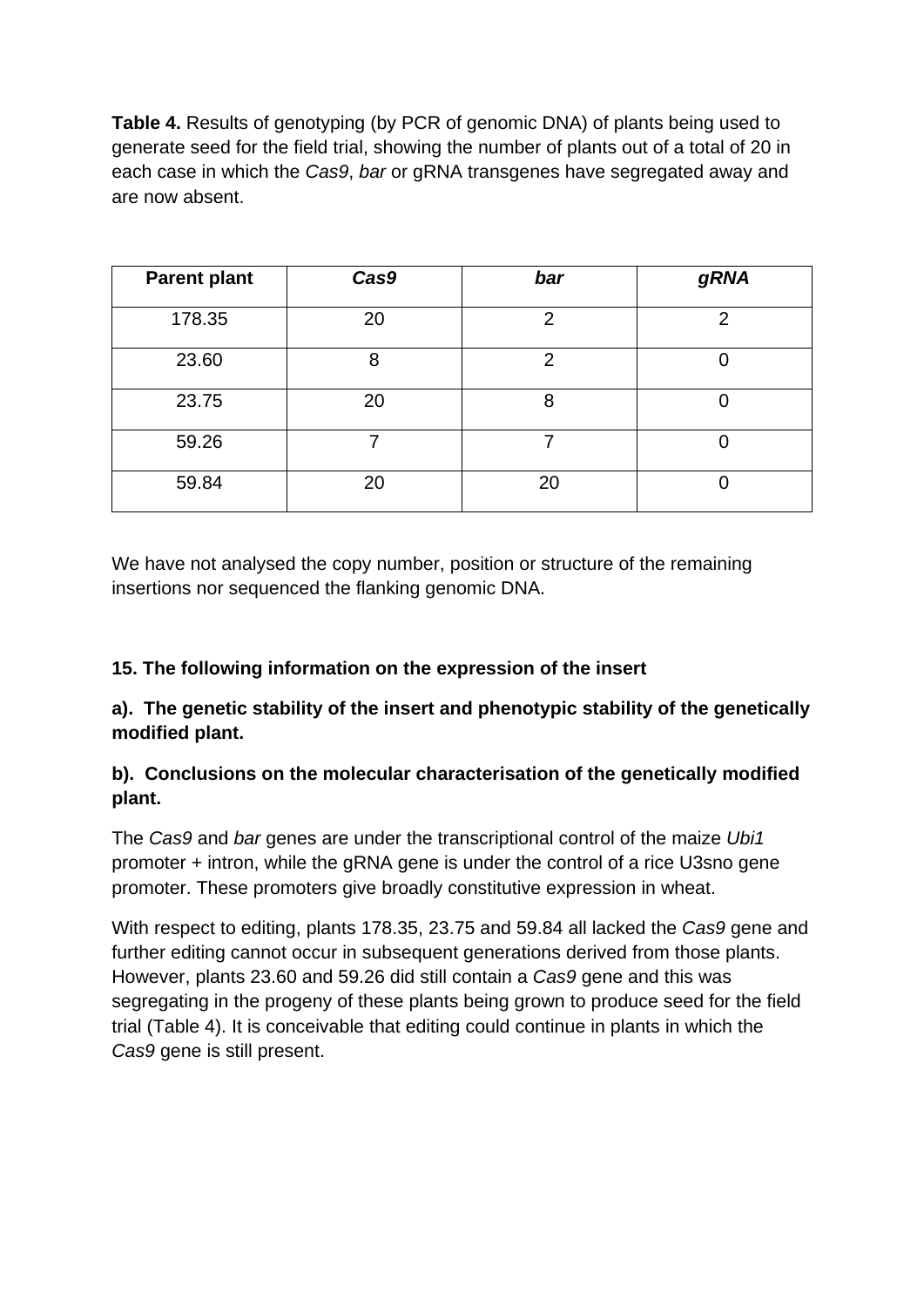# **Part IVA Information on specific areas of risk**

**16. Any change to the persistence or invasiveness of the genetically modified plant and its ability to transfer genetic material to sexually compatible relatives and the adverse environmental effects arising.**

Plants in which the *bar* gene is still present will be resistant to control by herbicides based on phosphinothrycin (although other control measures will be unaffected). Reduced accumulation of free asparagine in the grain appears to have a negative effect on germination, and there is some evidence of increased seed size in the edited lines. Otherwise the phenotype of the edited lines, including morphology, pollination and seed-set, do not appear to differ from control wheat cv. Cadenza plants. We therefore expect dissemination of pollen and seeds to be the same as for non-transgenic wheat plants, and the survivability of the plants in unmanaged systems to be reduced due to the germination effect.

There is no evidence of any change in the plants' ability to transfer genetic material to sexually compatible relatives.

# **17. Any change in the ability of the genetically modified plants to transfer genetic material to microorganisms and the adverse environmental effects arising.**

The plasmids that were used for the transformation process possess a bacterial origin of replication and antibiotic resistance marker genes, and these plasmids are still present to a greater or lesser extent in the plants being used to produce seed for the first year of the field trial (Table 4). It is reasonable to assume that these elements are integrated into the plant genomic DNA. These elements provide a theoretical mechanism for homologous recombination with soil bacteria and positive selection if relevant antibiotics are present. However, we estimate the probability that horizontal gene transfer could occur to be extremely low, and the risk represented by such transfer must be seen in the context of these genetic elements already being present in soil bacteria.

### **18. The mechanism of interaction between the genetically modified plant and target organisms, if applicable, and the adverse environmental effects arising.**

Not applicable; there are no target organisms.

# **19. Potential changes in the interactions of the genetically modified plant with non-target organisms resulting from the genetic modification and the adverse environmental effects arising.**

As stated in Section 9, wheat plants have a range of pests and fungal pathogens. The main insect pests in the UK are the bird cherry-oat aphid (*Rhopalosiphum padi*), the grain aphid (*Sitobion avenae*) and the rose grain aphid (*Metopolophium dirhodum*), as well as the orange wheat blossom midge (*Sitodiplosis mosellana*) and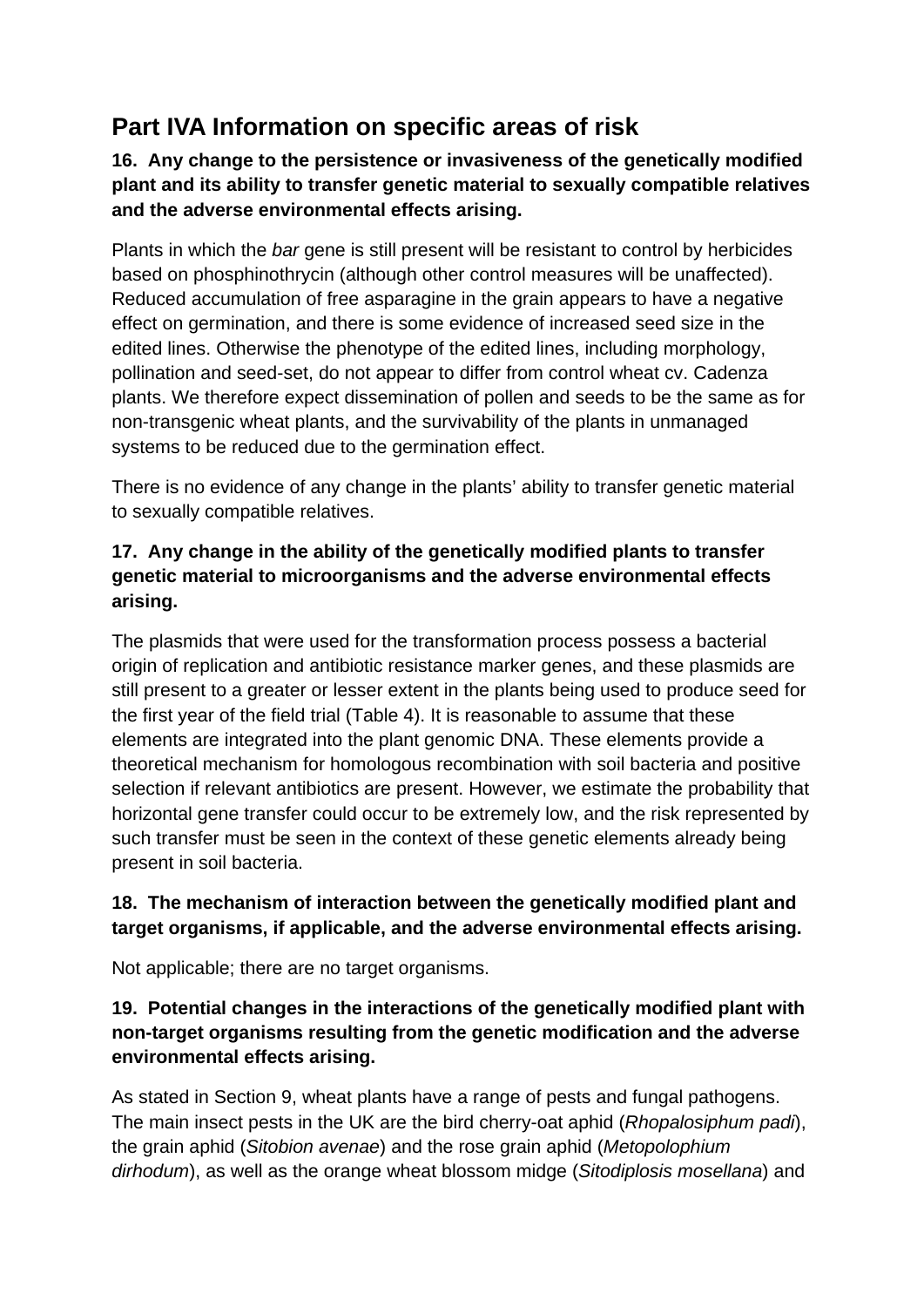the wheat bulb fly (*Delia coarctata*). Wheat also interacts with beneficial insects that attack aphid pests, such as *Aphidius rhopalosiphi*. Interactions with these insects are not expected to be affected in any way by the traits carried by the plants.

Wheat can become infected by several fungal pathogens in the UK, including *Septoria tritici* (*Mycosphaerella graminicola*), yellow rust (*Puccinia striiformis*) and brown rust (*Puccinia triticina*), as well as Fusarium head blight (*Fusarium graminearum*) and take-all disease (*Gaeumannomyces graminis* var. *tritici*). Good phytosanitary practice has been shown to be important in preventing the accumulation of high concentrations of free asparagine in the grain (Curtis et al., 2016), but the relationship between pathogen infection and asparagine metabolism requires further research if the mechanisms underpinning this observation are to be understood. Even so, we consider it extremely unlikely that reduced free asparagine concentration in the grain will make the wheat more resistant to fungal pathogens.

Wheat also interacts with multiple fungi, bacteria and protists in the rhizospere (Rossman et al., 2020), but these interactions are not expected to be affected in any way by the traits carried by the plants.

# **20. Potential changes in agricultural practices and management of the genetically modified plant resulting from the genetic modification, if applicable, and the adverse environmental effects arising.**

As stated above, plants still carrying the *bar* gene will be resistant to herbicides based on phosphinothrycin. Other herbicides will therefore have to be used to eradicate the plants. In addition, the seeds may need to be supplied with asparagine in order to germinate at the required rate. At glasshouse and field trial scale this can be applied over the soil after sowing, and methods more applicable to a farm setting (such as a seed coat) are still to be developed. No adverse environmental effects are predicted to arise from this.

# **21. Potential interactions with the abiotic environment and the adverse environmental effects arising.**

None.

# **22. Any toxic, allergenic or other harmful effects on human health arising from the genetic modification.**

No toxic, allergenic or harmful effects on human health are envisaged. On the contrary, the aim of lowering the free asparagine concentration in the grain is to improve food safety by reducing the potential for acrylamide to form during baking, toasting and processing. Acrylamide is a Class 2a carcinogen, causes birth defects and has neurotoxic and anti-fertility effects at high doses (CONTAM Panel, 2015).

# **23. Conclusions on the specific areas of risk.**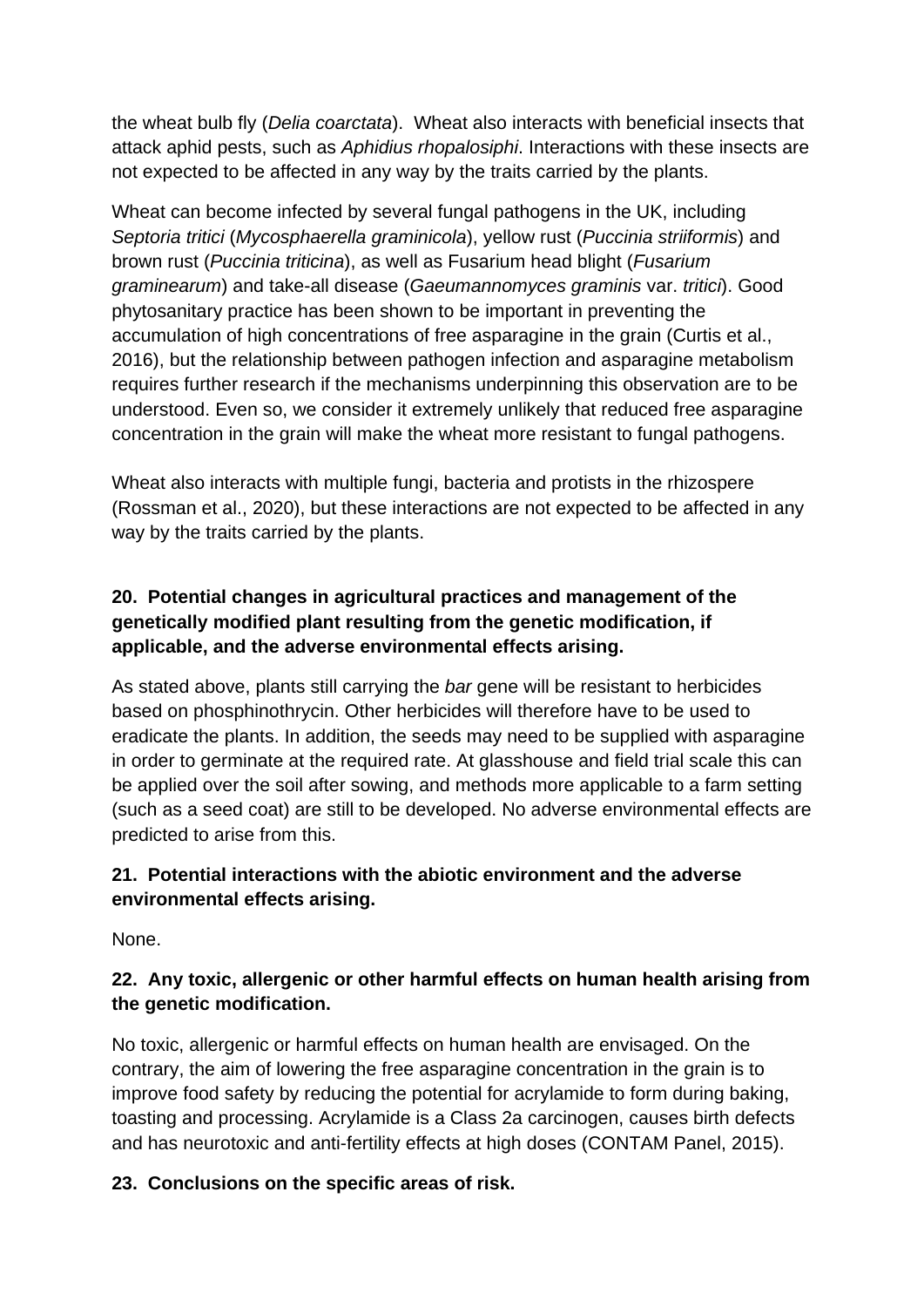We conclude that the proposed field trial of these plants represents no risk to human or animal health, or the environment, including managed and unmanaged systems.

### **24. A description of detection and identification techniques for the genetically modified plant.**

The genetically modified plants can be identified by PCR using primers specific for the *Cas9*, *gRNA* and *bar* genes. Primers have also been developed to detect the presence of the edits shown in Figure 5. This will become important when the plants are transgene-free.

### **25. Information about previous releases of the genetically modified plant, if applicable.**

**There have been no previous releases of these plants.**

# **Part V Information relating to the site of release**

**26. The location and size of the release site or sites.**

The field trial will be sited within the GM field trial site at Rothamsted Research, Harpenden, UK, grid reference TL 1213. The area for the proposed field trial will be 42 m  $\times$  35 m (Figure 6). It will comprise 50  $\times$  [1.8  $\times$  6 m] plots (Figure 6) planted with the five gene edited lines (178.35, 23.60, 23.75, 59.26 and 59.84), three non-GM lines of wheat cv. Claire in which the A genome *TaASN2* gene carries mutations induced by chemical mutagenesis, and wheat cv Claire and Cadenza controls. There will be five reps for each genotype. The separation between plots will be 1.0 m and there will be a wheat pollen barrier of 3 m which will completely surround the outer perimeter of the trial. No cereals or grass species will be cultivated or allowed to grow for a further 20 m from the outer edge of the pollen barrier. Enclosing the whole site will be a fence to prevent unauthorised access.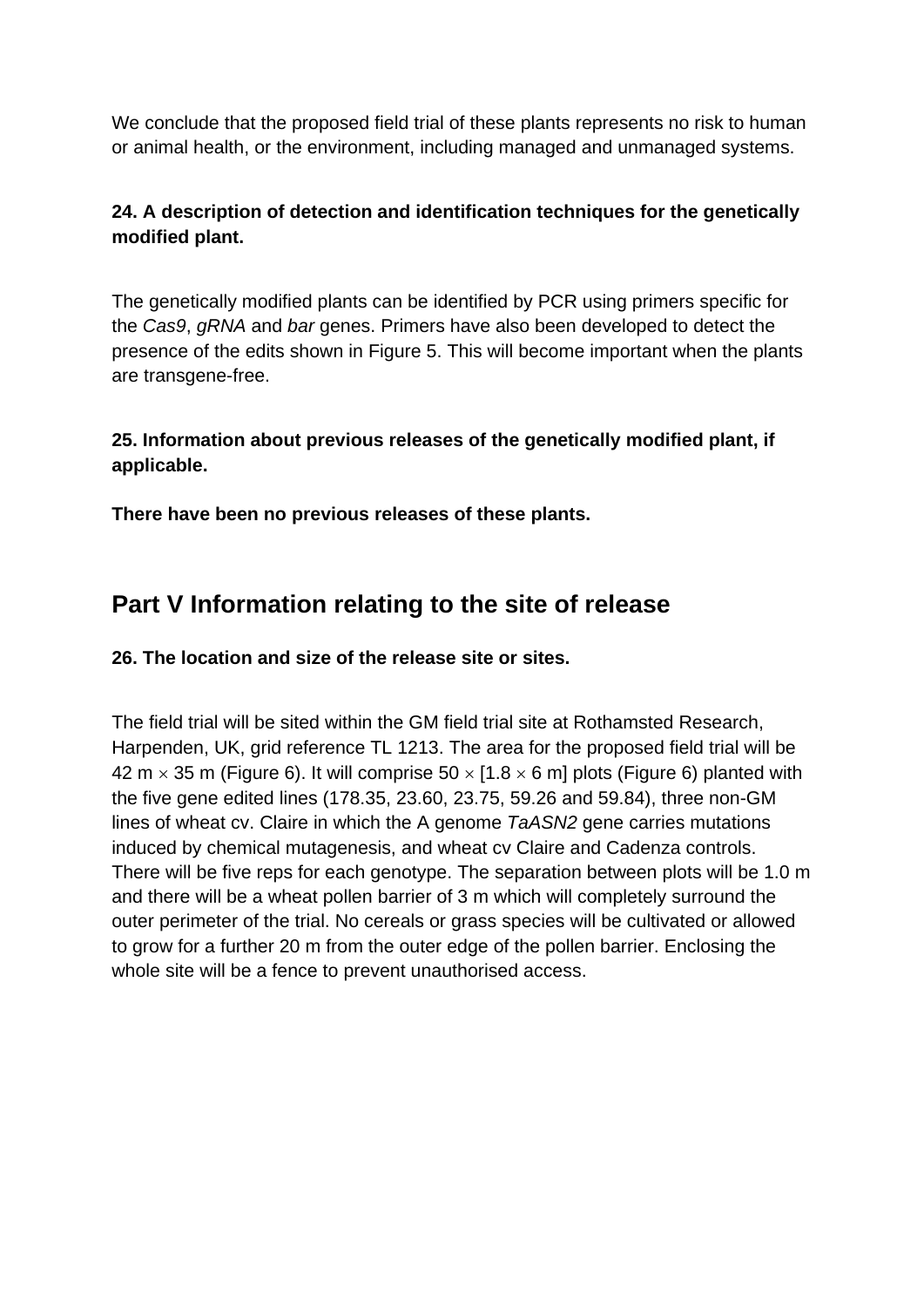

# **Figure 6. Plan of the proposed field trial.**

# **27. A description of the release site ecosystem, including climate, flora and fauna.**

The release site is an agricultural area forming part of an experimental farm. The flora and fauna are typical of agricultural land in the south-east of England.

# **28. Details of any sexually compatible wild relatives or cultivated plant species present at the release sites.**

Wheat is a self-pollinating crop with very low rates of cross-pollination with other wheat plants. The only wild relatives of wheat commonly found in the UK are in the genera *Elymus* and *Elytrigia* (formerly known as *Agropyron*) and there are no reports of spontaneous cross-hybridisation between wheat and species of these genera. The two most common inland species are common couch (*Elytrigia repens* (= *Agropyron repens*)) and bearded couch (*Elymus caninus* (= *Agropyron caninum*)). Other related species, such as sand couch (*Elytrigia juncea* (= *Agropyron junceum*)), sea couch (*Elytrigia atherica* (= *Agropyron pycnanthum*)) and hybrids are largely confined to coastal habitats.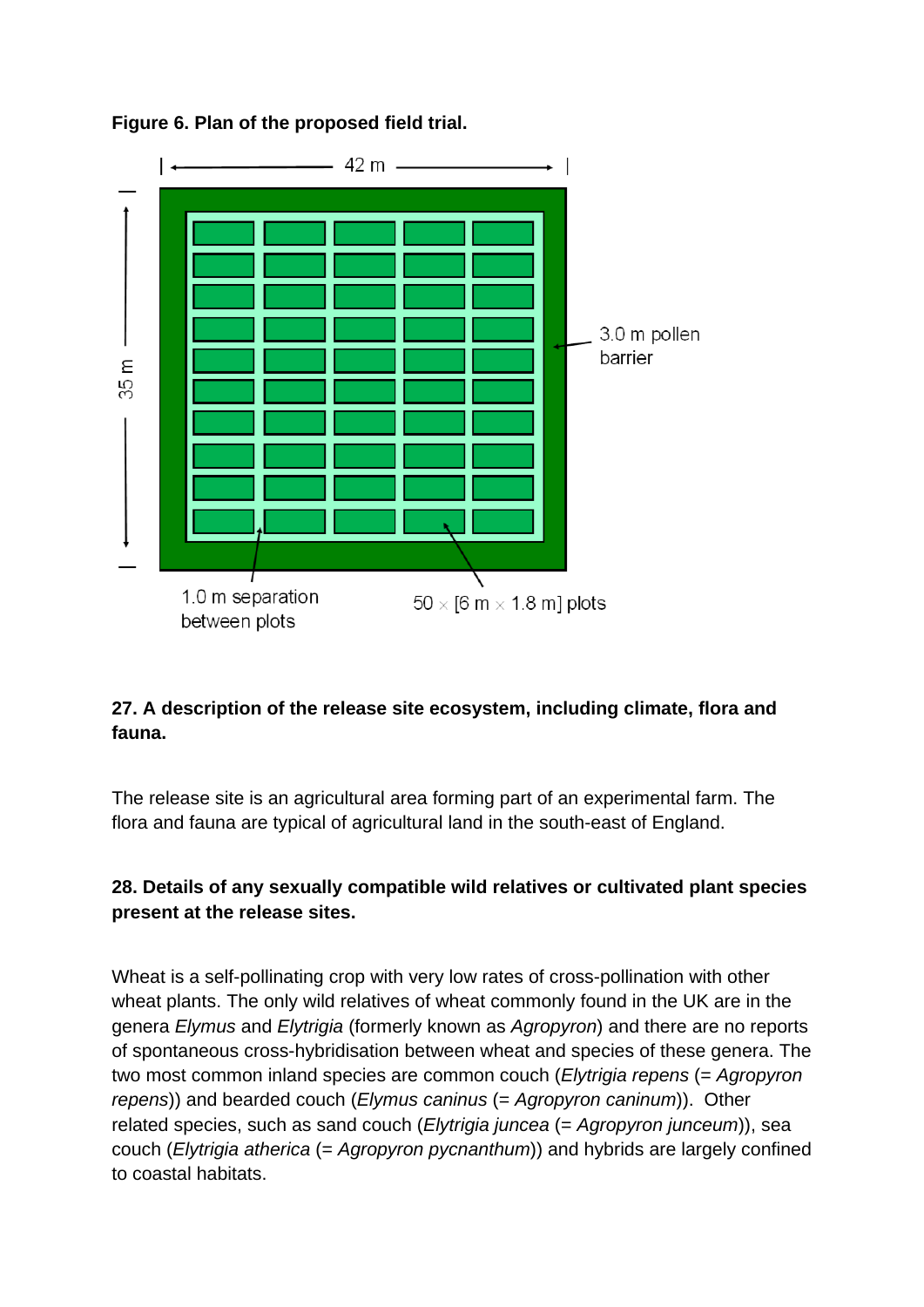Common couch is quite widespread on the Rothamsted estate, whereas bearded couch is confined to woods and hedgerows. Common couch propagates primarily by vegetative reproduction (rhizomes), rather than by sexual reproduction, and no reports of wheat  $\times$  couch spontaneous hybrids have been recorded. Nevertheless, common couch will be controlled along with other weeds in and around the trial site using standard farm practices. No wheat, other cereals or grasses, including common couch, will be cultivated or allowed to grow within 20 m of the trial.

### **29. The proximity of the release sites to officially recognised biotopes or protected areas which may be affected.**

**There are no protected areas near the trial site.** 

# **Part VI Information relating to the release**

# **30. The purpose of the release of the genetically modified plant, including its initial use and any intention to use it as or in a product in the future.**

This is a research trial to investigate the effect of knocking out the *TaASN2* gene on free asparagine accumulation in wheat grain in the field. It will also assess the effect of low grain asparagine concentration on grain yield, grain size (thousand grain weight), grain protein content and quality, the concentrations of other free amino acids, total seed nitrogen and sulphur, Hagberg Falling Number, starch and sugar content. The formation of acrylamide in heated flour produced from the grain harvested from the trial will also be measured. The number of plants that can be grown in the field as opposed to a glasshouse will also facilitate the identification of plants in which the transgenes have segregated away. A selection of plants will be analysed before flowering and the heads of plants that are shown to be transgenefree will be bagged to ensure self-pollination, so that seeds can be collected for subsequent sowing.

# **31. The foreseen date or dates and duration of the release.**

The trial will run for five seasons, from autumn 2021 to summer 2026. In each season, the plants will be sown in September/October and harvested in August/September the following year.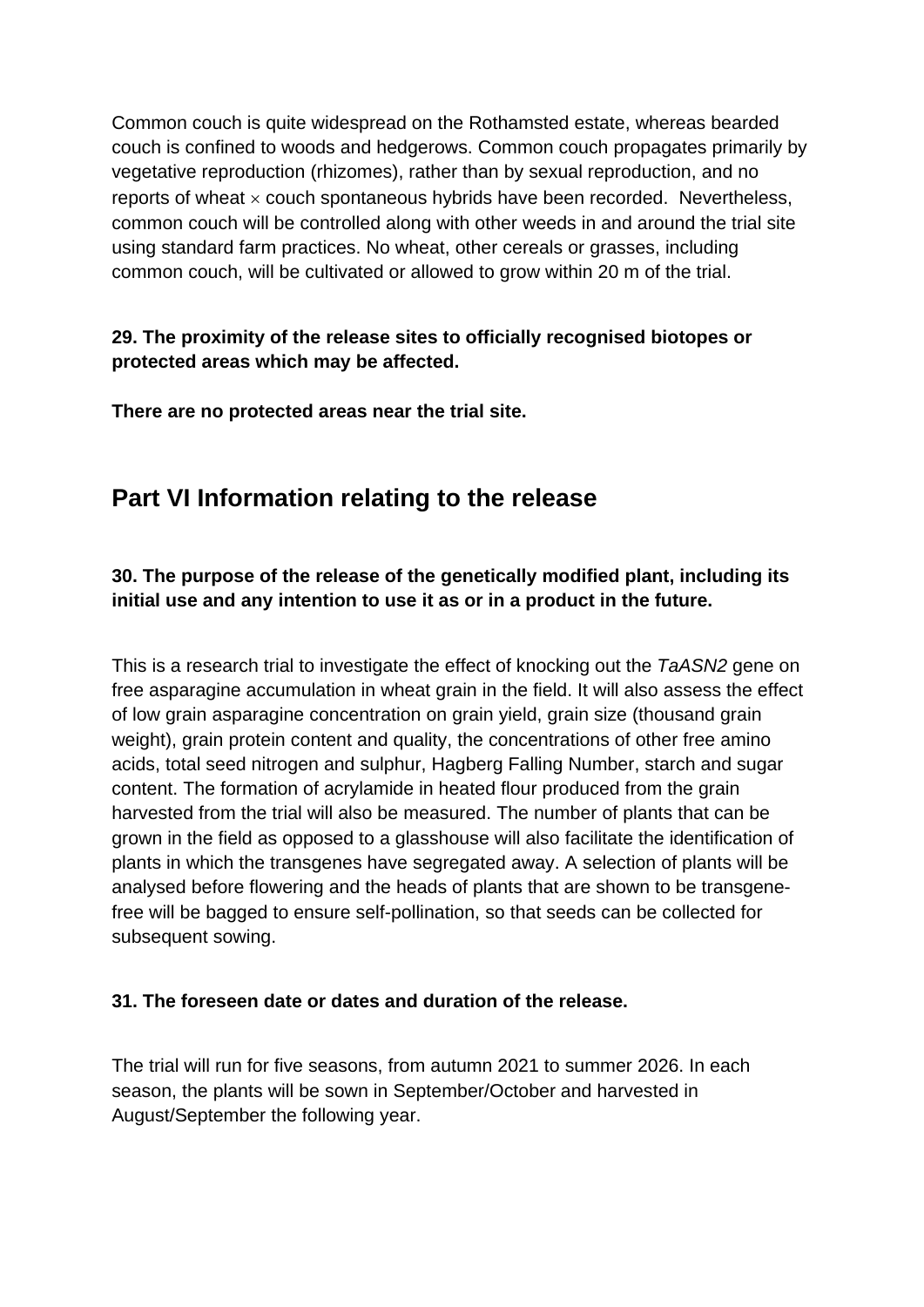### **32. The method by which the genetically modified plants will be released.**

Seeds will be drilled using conventional plot-scale farm equipment.

### **33. The method for preparing and managing the release site, prior to, during and after the release, including cultivation practices and harvesting methods.**

The site will be prepared according to standard agronomic practices for winter wheat cultivation. The release will be monitored regularly during all stages of development and harvested at maturity. Some seeds from the GM and control plots will be conditioned, threshed and stored in appropriate GM seed stores. All other material, including that from the pollen barrier rows, will be harvested and disposed of by incineration, autoclaving, or deep burial at a local authority-approved landfill site using an approved contractor. Transportation of waste materials will be in secure containers.

### **34. The approximate number of genetically modified plants (or plants per square metre) to be released.**

Twenty-five of the 50 plots will be planted with GM lines, adding up to 270 m2 (25  $\times$  $[6 \times 1.8 \text{ m}]$ . Planting density will be approximately 300 seeds per m2, so the total number of GM plants in the trial each year will be approximately 81,000.

**Part VII Information on control, monitoring, post-release and waste treatment plans**

**35-(1) A description of any precautions to maintain spatial and, as the case may be, temporal separation of the genetically modified plant from sexually compatible plant species.**

**(2) In sub-paragraph (1) "plant species" means-**

- **(a) Wild and weedy relatives, or**
- **(b) Crops**

**a)** See section 28 for information on wild relatives that are present in the area, noting that spontaneous crosses between these species and wheat have never been observed.

**b)** Wheat is a self-pollinating crop with very low rates of cross-pollination with other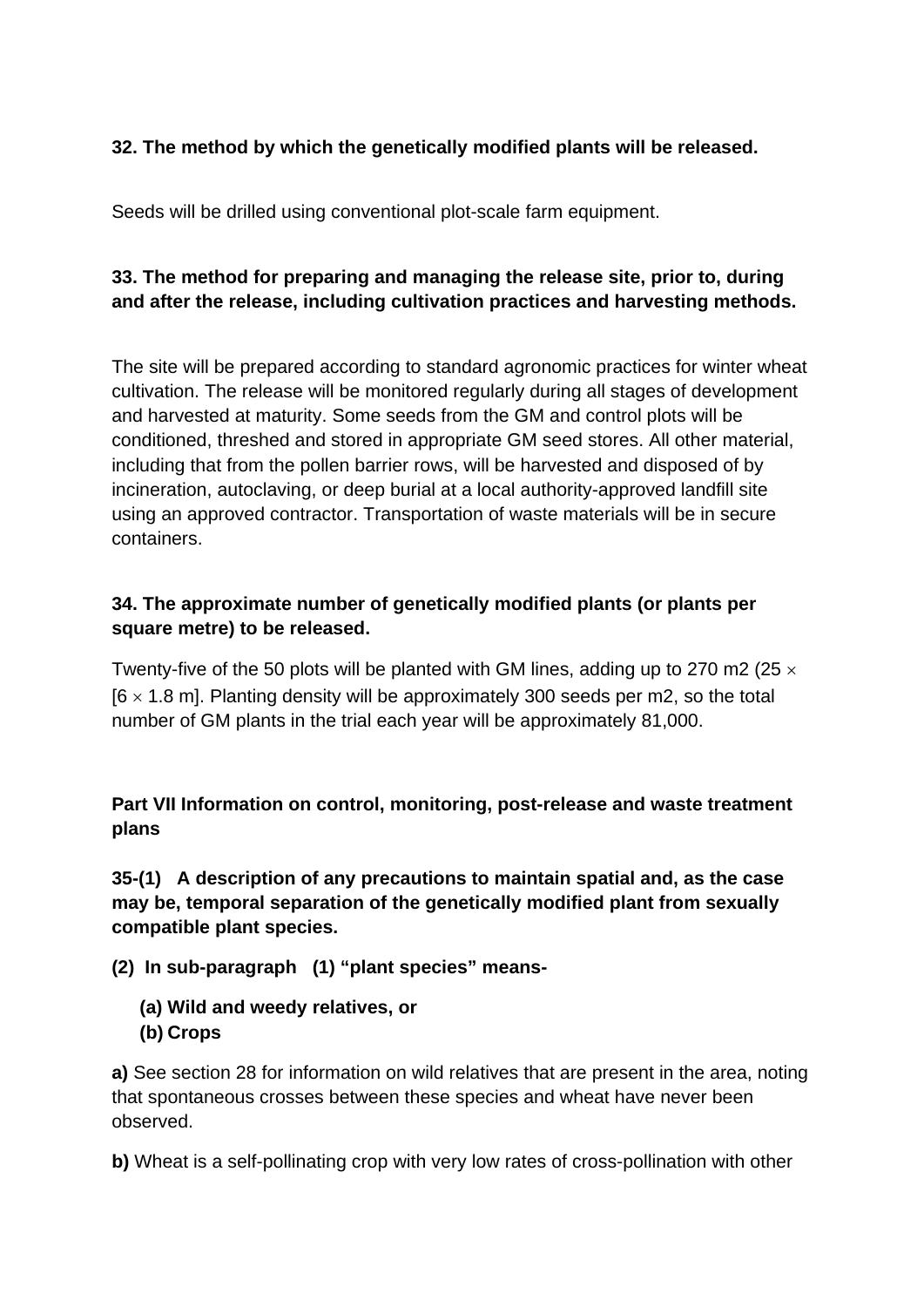wheat plants. Wheat can be forced, using laboratory techniques, to cross with rye, triticale and a limited number of other cereals, but spontaneous crossing in the field is extremely rare if it occurs at all. Nevertheless, the outer edge of the trial has a 3 m-wide strip of non-GM wheat to function as a pollen barrier (Figure 6). In addition, no wheat, other cereals or grasses will be cultivated or allowed to grow within 20 m of the trial. At sowing, the drills will be filled on the trial area itself and will be thoroughly cleaned before leaving the trial area. All care will be taken to ensure that no seed remains on the surface. Phosphinothrycin-based herbicides will not be used in the trial, with alternatives such as glyphosate being used when/where necessary. Bird-scaring devices including gas guns and hawk kites will be used to keep birds out during the growing season.

#### **36. A description of the methods for post-release treatment of the site or sites.**

The trial will receive standard farm practice as regard to herbicides (except that phosphinothrycin-based herbicides will not be used), fungicides, nitrogen, sulphur and other fertilisers. The site will be monitored regularly throughout the trial. The trial site will be moved within the Rothamsted GM field trial area from year to year to prevent the plants being affected by take-all disease (*Gaeumannomyces graminis* var. *tritici*) and to allow site monitoring.

### **37. A description of the post-release treatment methods for the genetically modified plant material including wastes.**

A sample of plants may be hand-harvested, conditioned and threshed to supply seeds for research purposes. All such small samples removed from the trial site will be stored in containment prior to use and will eventually be autoclaved before disposal. The remainder of the site will be harvested by the plot combine. Grain that is not required for analysis or to provide seed for future trials will be disposed of by incineration, autoclaving, or deep burial at a local authority-approved landfill site using an approved contractor, while any material remaining after analysis will be autoclaved before disposal. All straw will be chopped and left on site. The combine will be cleaned prior to leaving the site so that all traces of plant material from the trial will remain in the trial area. All transport of material will be logged.

Once the trial is concluded, or when the site is moved from one year to the next (Section 36), the trial area will remain in stubble for the following year to enable monitoring of volunteers and a broad spectrum herbicide such as glyphosate will be applied as required. Shallow cultivation will be used to encourage volunteers to germinate before treatment with the herbicide.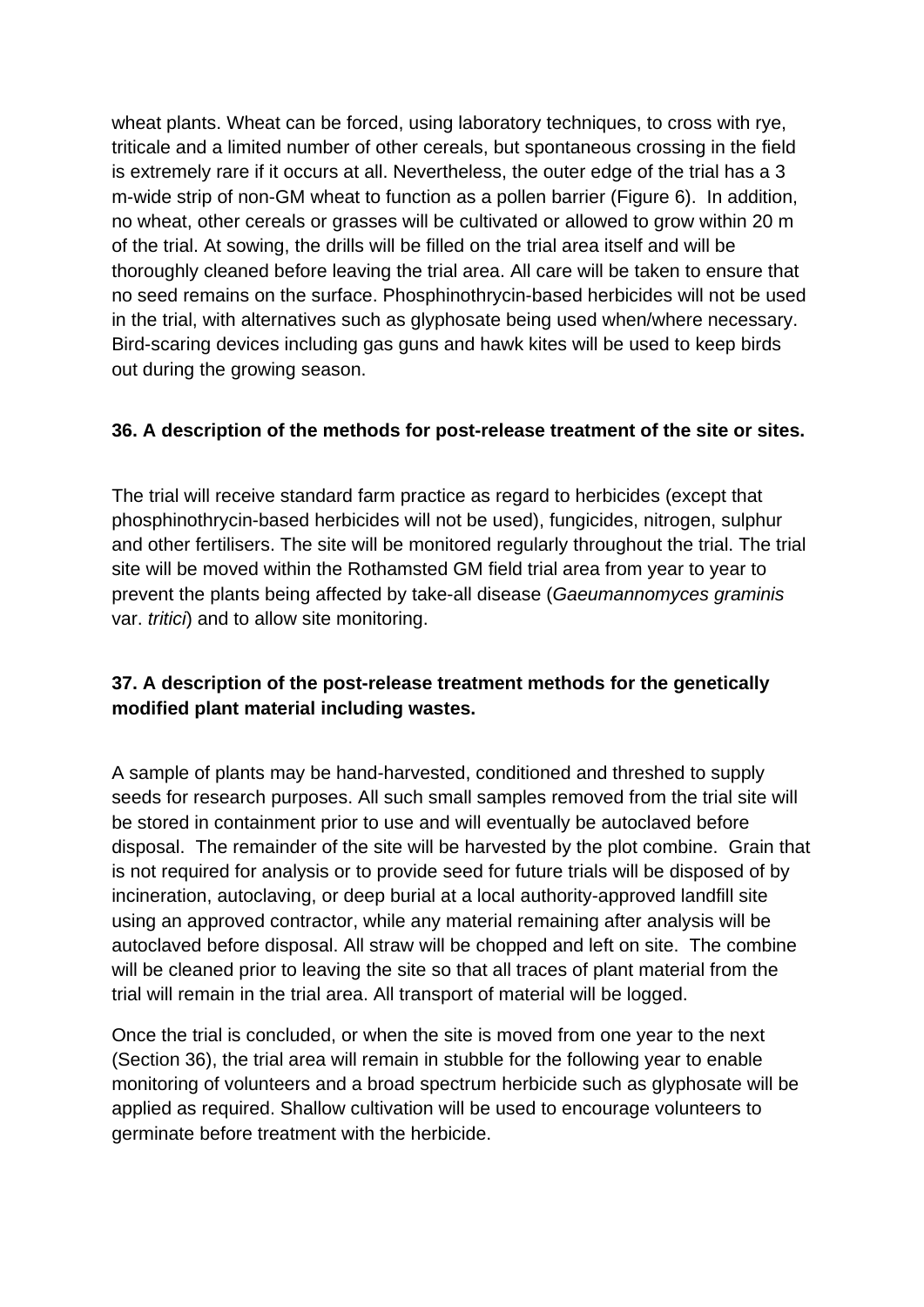#### **38. A description of monitoring plans and techniques.**

The site will be monitored regularly (at least weekly) during the growing period (September/October to August/September) and for two years following the termination of the trial. Records will be kept of each visit.

### **39. A description of any emergency plans.**

In the unlikely event of the integrity of the site being seriously compromised, the trial will be terminated and all plants (including GM, non-GM and control wheat plots, and pollen barrier rows) will be destroyed using a suitable herbicide or harvesting as deemed appropriate. All harvested material will be removed from the site and disposed of by incineration, autoclaving or deep burial at a local authority-approved landfill site using an approved contractor. Transportation of waste materials will be in secure containers. Site security staff and farm managers will be provided with the phone numbers of all key staff and with a standard operating procedure to follow.

### **40. Methods and procedures to protect the site.**

Rothamsted Research has a good working relationship with the local police, who will be informed of the trial and have experience of previous and current GM field trials at Rothamsted Research. The trial will be contained within the approximately 3 ha GM field trial site, which is protected by a fence and has a movement-activated camera security system.

# **Part VIII Information on methodology**

**41. A description of the methods used or a reference to standardised or internationally recognised methods used to compile the information required by this Schedule, and the name of the body or bodies responsible for carrying out the studies.**

1. Genetic transformation of wheat (*Triticum aestivum*) cv. Cadenza was performed by the Cereal Transformation Group, Rothamsted Research, using a PDS-1000/HeTM Biolistic Particle Delivery System (BioRad, Watford, UK), as described (Sparks and Doherty, 2020).

2. Characterisation of CRISPR-induced mutations (edits) in the GM plants was performed on DNA that was extracted from leaves using standard protocols (Raffan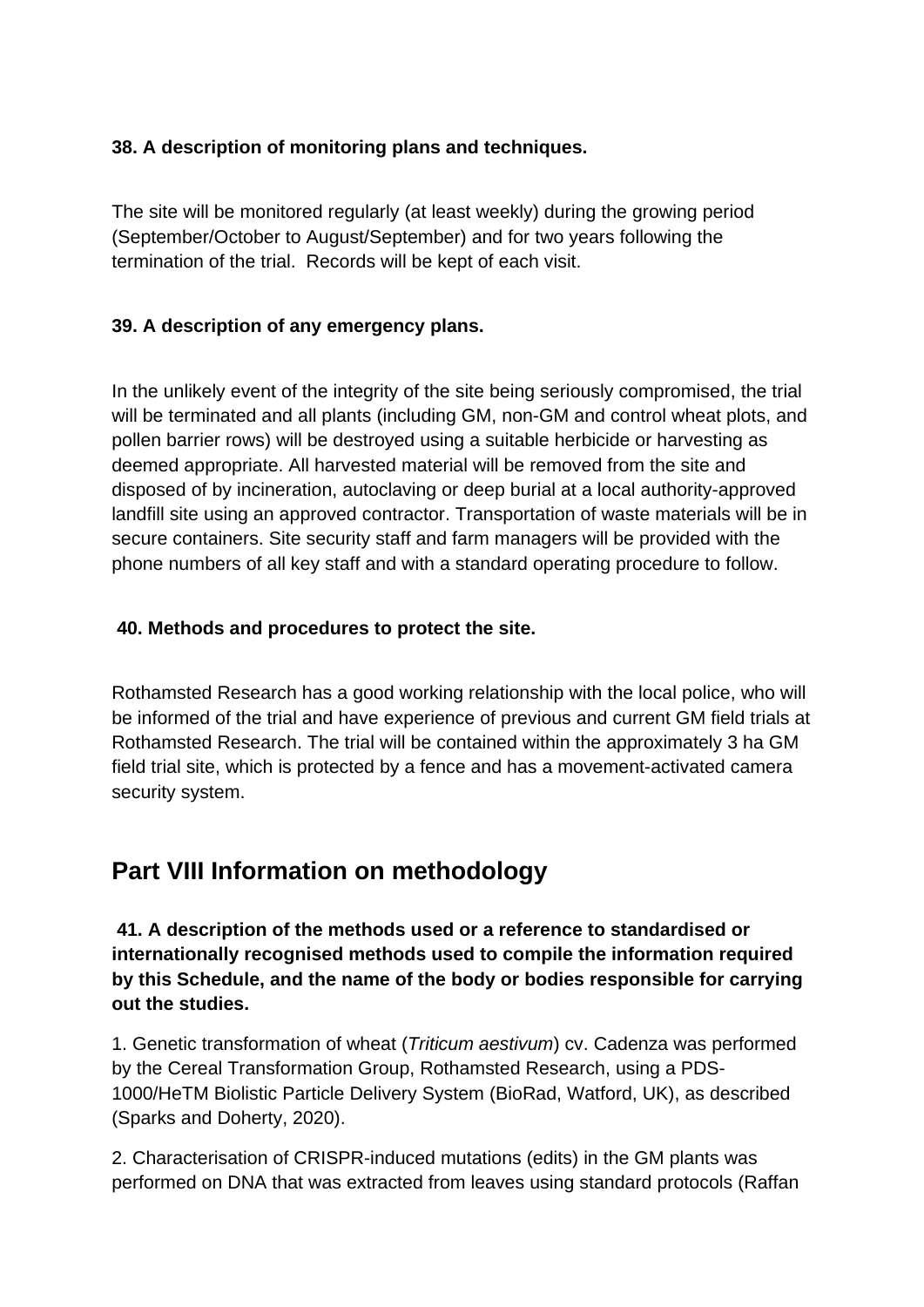et al., 2021). Next Generation Sequencing (NGS) analyses were used to identify and characterise edits in the *TaASN2* homeologues after amplification of the target region by PCR. NGS was performed using a MiSeq v2 Benchtop Sequencing System (Illumina, Cambridge, UK) at the Bristol Genomics Facility (University of Bristol). PANDAseq version 2.11 (Masella et al., 2012) was used to assemble the original fastq paired reads into contigs and demultiplexed by plant using a bespoke perl script. The fasta file for each plant was aligned to the reference sequence using a Bowtie 2 build version 2.3.4.1 (Langmead and Salzberg, 2012).

3. Amino acid analyses were performed on individual seeds from T1 plants (i.e. T2 seeds). Free amino acids were extracted using standard protocols and derivatised using an EZfaast Amino Acid Analysis Kit (Phenomenex, Macclesfield, UK). They were analysed using an Agilent 6890 GC-5975-MS system (Agilent, Santa Clara, CA) in electron impact mode, as described (Curtis et al., 2018; Elmore et al., 2005). Data were generated using the Agilent Chem Station app.

T3 grain were milled to wholemeal flour in a coffee grinder. Free amino acids were extracted as described (Curtis et al., 2018), derivatised with o-phthalaldehyde (OPA) and analysed by HPLC, as described by Noctor and Foyer (1998), using an Agilent 1100 HPLC system (Agilent Technologies, US) equipped with a Kinetexcolumn (2.6 µm XB-C18 100 Å LC Column, 150 x 4.6 mm; Phenomenex, UK) with an FLD detector (Agilent G1321D). Full details are provided by Raffan et al. (2021).

4. Statistical analyses were performed using GenStat (2018, 19th edition, © VSN International Ltd, Hemel Hempstead, UK).

5. The presence of the *Cas9*, *bar* and *gRNA* genes in the plants being grown to provide seed for the field trial was assessed by PCR using primers specific for the transgenes, with the plasmids used for transformation as positive controls.

# **References**

CONTAM Panel (2015) Scientific opinion on acrylamide in food. *EFSA Journal* 13: 4104.

Curtis, T.Y., Powers, S.J. and Halford, N.G. (2016) Effects of fungicide treatment on free amino acid concentration and acrylamide-forming potential in wheat. *Journal of Agricultural and Food Chemistry* 64: 9689-9696.

Curtis, T.Y., Powers, S.J., Wang, R. and Halford, N.G. (2018) Effects of variety, year of cultivation and sulphur supply on the accumulation of free asparagine in the grain of commercial wheat varieties. *Food Chemistry* 239: 304-313.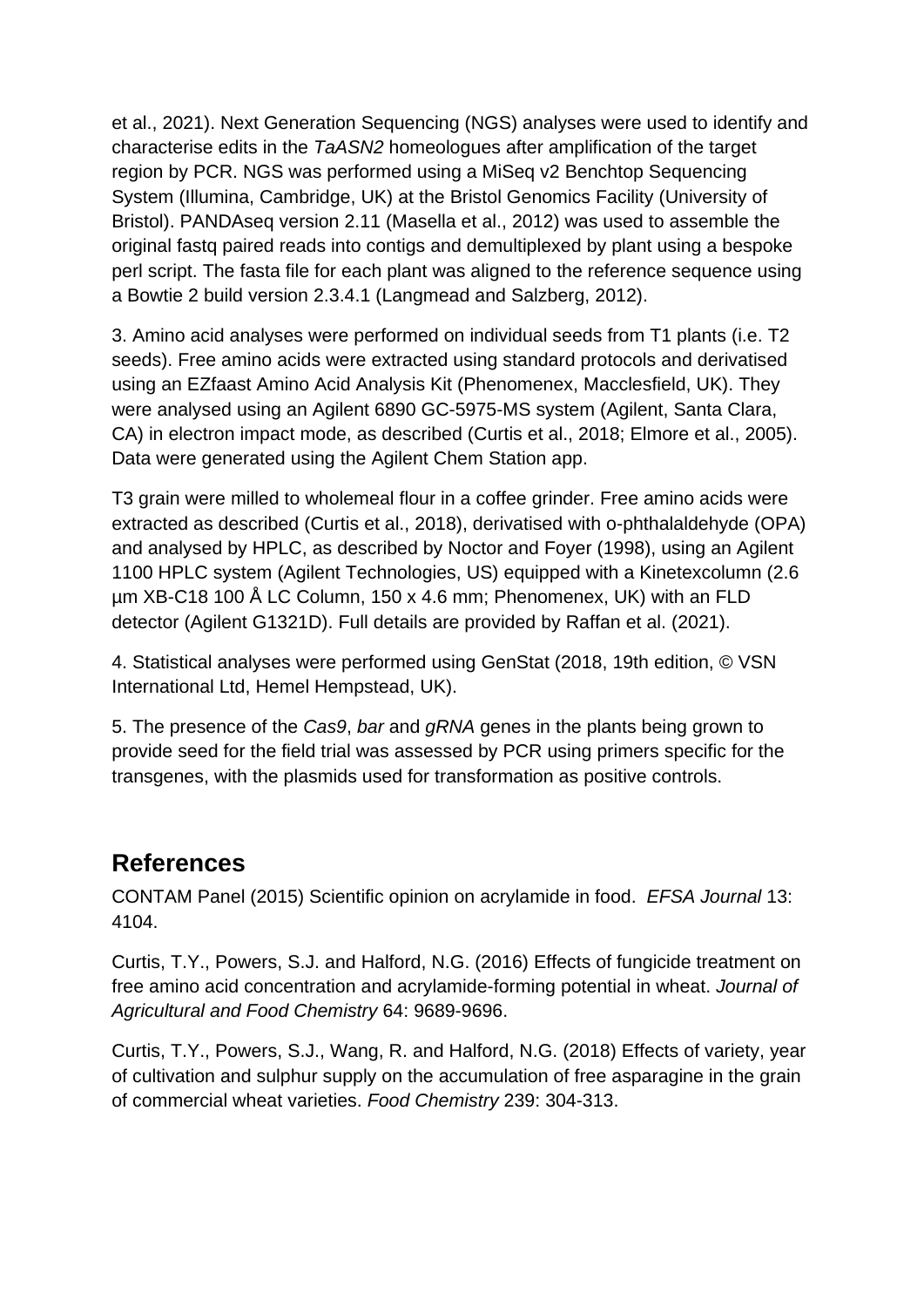Curtis, T.Y., Raffan, S., Wan, Y., King, R., Gonzalez-Uriarte, A. and Halford, N.G. (2019) Contrasting gene expression patterns in grain of high and low asparagine wheat genotypes in response to sulphur supply. *BMC Genomics* 20: 628.

Dang, Y., Jia, G., Choi, J., Ma, H., Anaya, E., Ye, C., Shankar, P. and Wu, H. (2015) Optimizing sgRNA structure to improve CRISPR-Cas9 knockout efficiency. *Genome Biology* 16: 280.

Elmore, J.S., Koutsidis, G., Dodson, A.T., Mottram, D.S. and Wedzicha, B.L. (2005) Measurement of acrylamide and its precursors in potato, wheat, and rye model systems. *Journal of Agricultural and Food Chemistry* 53: 1286-1293.

Engler, C., Kandzia, R. and Marillonnet, S. (2008) A one pot, one step, precision cloning method with high throughput capability. *PloS One* 3: e3647.

Gao, R., Curtis, T.Y., Powers, S.J., Xu, H., Huang, J. and Halford, N.G. (2016) Food safety: Structure and expression of the asparagine synthetase gene family of wheat. *Journal of Cereal Science* 68: 122-131.

Griffin, W.B. (1987) Out-crossing in New Zealand wheats measured by occurrence of purple grain. *N.Z Journal of Agricultural Research* 30: 287-290.

Hucl, P. (1996) Out-crossing rates for 10 Canadian spring wheat cultivars. *Canadian Journal of Plant Science* 76: 423-427.

Langmead, B. and Salzberg, S.L. (2012) Fast gapped-read alignment with Bowtie 2. *Nature Methods* 9: 357–359.

Martin, T.J. (1990) Out-crossing in twelve hard red winter wheat cultivars. *Crop Science* 30: 59-62.

Masella, A.P., Bartram, A.K., Truszkowski, J.M., Brown, D.G. and Neufeld, J.D. (2012) PANDAseq: paired-end assembler for illumina sequences. *BMC Bioinformatics* 13: 31.

Noctor, G. and Foyer, C.H. (1998) Simultaneous measurement of foliar glutathione, γ-glutamylcysteine, and amino ccids by high-performance liquid chromatography: Comparison with two other assay methods for glutathione. *Analytical Biochemistry* 264: 98-110.

Raffan, S., Sparks, C., Huttly, A., Hyde, L., Martignago, D., Mead, A., Hanley, S.J., Wilkinson, P.A., Barker, G., Edwards, K.J., Curtis, T.Y., Usher, S., Kosik, O. and Halford, N.G. (2021) Wheat with greatly reduced accumulation of free asparagine in the grain, produced by CRISPR/Cas9 editing of asparagine synthetase gene *TaASN2*. *Plant Biotechnology Journal*. Doi: 10.1111/pbi.13573.

Rossmann, M., Perez-Jaramillo, J.E., Kavamura, V.N., Chiaramonte, J.B., Dumack, K., Fiore-Donno, A.M., Mendes, L.W., Ferreira, M.M.C., Bonkowski, M.,